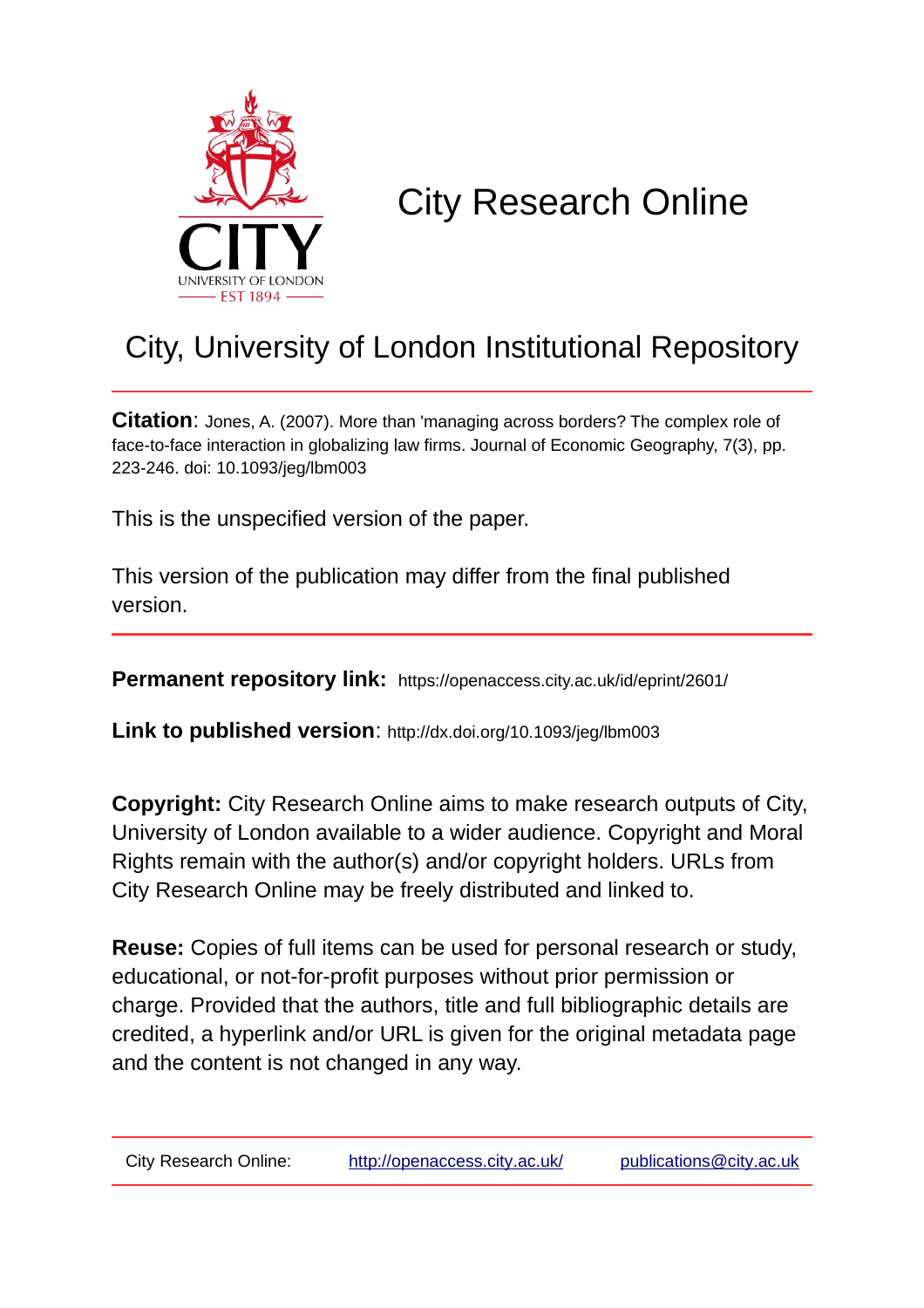# **'More than 'Managing Across Borders?' The complex role of face-to-face interaction in globalizing law firms**

## **Andrew Jones**

School of Geography Birkbeck College University of London Malet Street LONDON WC1E 7HX

Tel. +44 (0)20 7631 6471 Fax +44 (0)20 7631 6498 Email: a.jones@bbk.ac.uk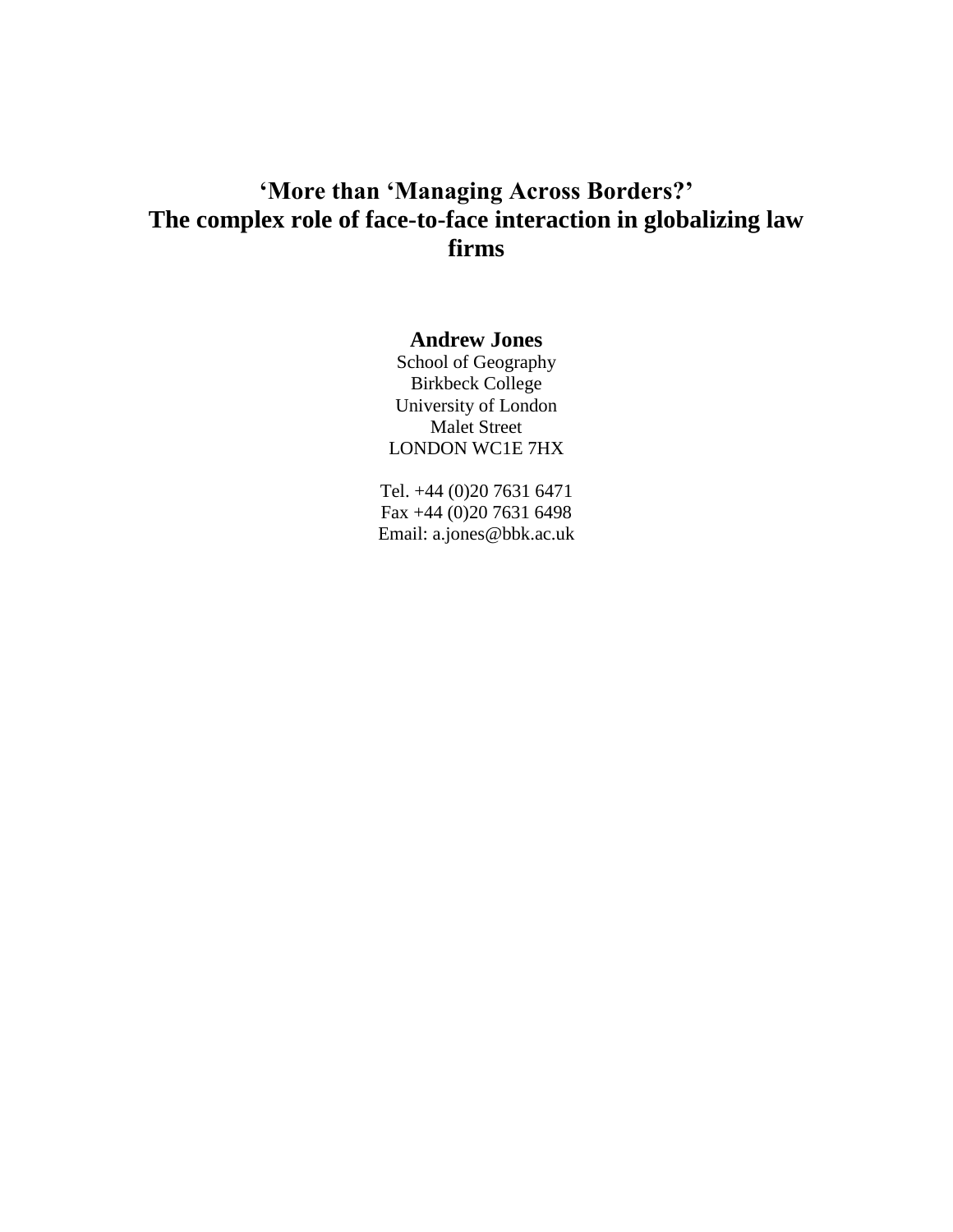#### **Abstract**

Economic geographical theories of both firm and regional development have increasingly placed significance on the sociological aspects of business activity. In particular, debates about clustering, embeddedness and relational networks have led to an implicit emphasis on face-to-face interaction as a key factor behind more effective explanation of economic activity in the global economy. However, the nature and role of face-to-face interaction is poorly understood and has not been analysed in depth. Drawing on research into transnationalizing UK-based law firms, this paper seeks to unpack the concept as it proposes a theoretical framework for conceptualising face-to-face interaction in the legal services sector. It argues that despite the globalization of firms in this sector, face-to-face interaction plays a crucial role in shaping both firm and industry success or failure in legal services. It thus argues that this form of economic practice warrants much greater empirical attention in theories of global economic development more generally.

## **KEYWORDS: 'face-to-face interaction; globalization; economic practices; transnational law firms; knowledge management'**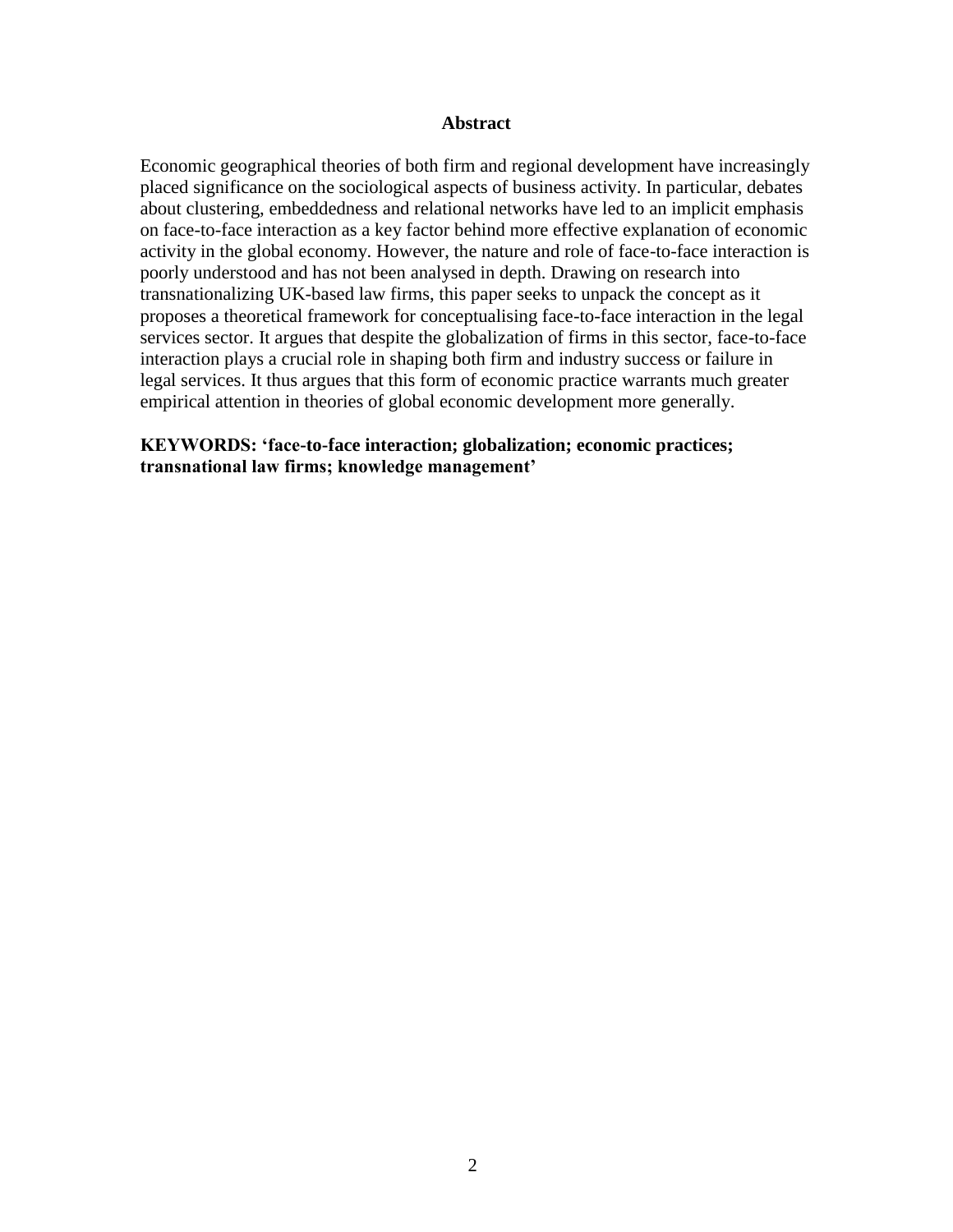#### **1 INTRODUCTION**

Debates about the evolution and development of transnational firms have become increasingly concerned with the operational and functional challenges faced by firms in all sectors of the economy as they seek to extend their business activities into more markets across the globe (Morgan *et al* 2001; Dicken 2003; Wrigley *et al* 2005). Economic geographers, management theorists and business studies commentators have all contributed to a growing debate concerned with the factors shaping the way firms restructure themselves and reorganise working practices in order to become more effective and ultimately more competitive transnational firms (Yeung 2002; Dicken 2004). Much of this discussion has focused both theoretically and empirically on how firms 'manage across borders' through organizational structures and knowledge management (Bartlett and Ghoshal 2000; Brown & Duguid 2001; Nonaka and Teece 2001). Yet within this debate, an increasingly significant argument has been that corporate globalization involves a transformation not just of internal organizational structures or informational management and communications systems, but also a wholesale shift in working practices and interpersonal interactions amongst employees within and beyond the boundaries of the firm. Such a realisation has prompted a growing research interest in the social practices and interpersonal interactions between key actors in transnational firms (Wenger 1998; Malmberg 2003), and in particular a debate about how significant face-to-face interactions are in the operation and competitiveness of firms in the global economy (Mackinnon *et al* 2002; Gertler 2003; Amin & Cohendet 2004).

This debate has attracted attention from researchers in all sectors of the contemporary global economy including manufacturing, extractive industries, retail and advanced services (Murphy 2003; Coe 2004; Beaverstock 2004). However it is the last sector that has prompted most research interest and also most debate. The reason is that since the early 1990s, arguments about the informationalization of the global economy and the increasingly important role of tertiary sector activity have come to the forefront of discussions concerning global city regions (Beaverstock and Boardwell 2000; Smith 2003), regional economy development (Grabher 2002a; Wood 2006) and innovation and learning (Grabher 2004; Falconbridge 2006). Research has thus examined the role and development of a number of advanced business service industries – investment banking, accountancy, management consultancy, advertising, private equity finance and legal services (Beaverstock & Smith 1996; Beaverstock *et al* 1999; Grabher 2002b; Wood 2002; Jones 2002). Prevalent through much of this research and analysis has been the argument that central to the activities of these firms is the key role of face-to-face interaction. Developing the earlier arguments of those seeking to explain the apparent agglomeration of these firm in global cities since the late 1980s (Castells 2001; Sassen 2001), face-to-face interaction has been widely evoked as an important aspect of daily business practice and achieving competitiveness in many of these industries (Jones 2003; Hall 2006; Falconbridge 2006). Theorists such as Thrift (2000) have identified this as being a key feature of contemporary global capitalism and thus an important target for research.

However, whilst face-to-face interaction is now accepted as a paradigmatic concept in understanding the activities of advanced business service firms (and many other firms), relatively little empirical work has in fact engaged directly with the nature of it within firms in specific sectors. Understandings of face-to-face interaction at present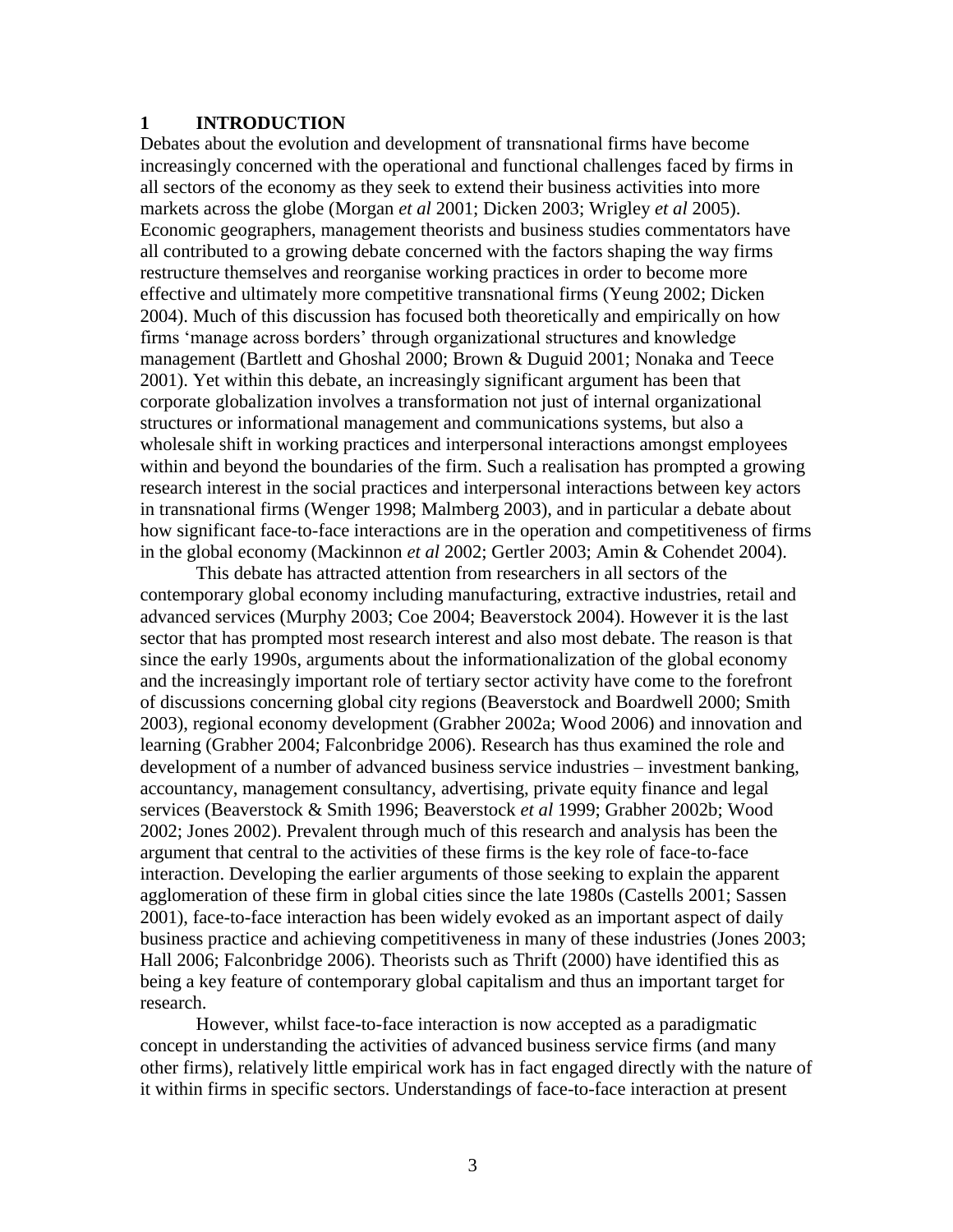tend to be generic and the concept is often invoked with little critical scrutiny of what this form of social practice in fact entails. This provides the premise for this paper. Based on empirical research into the transnationalization of the UK legal service industry, it presents research into the role of face-to-face interaction in that industry in terms of corporate function, competitiveness, organizational development and corporate globalization strategies. Law firms have recently received more attention from economic geographical research where several studies have pointed to how the success of such firms is highly dependent on embodied knowledge, skills, working practice and the trustworthiness of fee-earning staff (Beaverstock *et al* 1999; Beaverstock 2004; Falconbridge 2005). These social aspects of economic activity are clearly constituted through a considerable deal of face-to-face interaction as a practice within and beyond firms. However, whilst this recent research has begun to examine the development of relational networks within law firms (Falconbridge 2006), it has not examined the specific nature face-to-face interaction in depth or engaged with it directly as a form of economic practice. As with work on other business service sectors, face-to-face interaction is rightly argued to be an important and central facet of corporate functioning, but it is still being treated as an unproblematic and undifferentiated form of practice. In contrast to this perspective, I want to argue in this paper that face-to-face interaction needs to be conceptualised as a more complex phenomenon than existing the literature has so far grasped and I develop a theoretical framework for understanding its function within these law firms. I also seek to develop arguments concerning how face-to-face interaction may be conceptualised beyond the legal services sector.

The paper is divided up into four further sections. In the next section, I examine existing approaches to theorising face-to-face interaction and its role in business service firms as can be derived from the existing literature in economic geography, management studies and economic sociology. The argument developed is that whilst existing theoretical frameworks provide a useful set of insights into the nature of face-to-face interaction, they do not offer sufficient sensitivity to the complexity of functions this kind of interaction fulfils in advanced business services (and by implication in firms in other economic sectors). The third section thus takes up this argument in proposing a conceptual framework for theorising the functions of face-to-face interactions within transnational firms. It aims to outline a theoretical framework for understanding the role of face-to-face interaction more widely. Subsequently, the fourth section then seeks to relate this general framework to the specific case of professional legal service firms in the City of London. It examines the role that face-to-face interaction plays in relation to four key aspects of these firms' business operation: the acquisition, retention and undertaking of business deals; power and corporate control; knowledge and innovation and the development of (global) corporate culture. All four of these dimensions are discussed in the context of ongoing transnationalization in the UK-based legal services sector. With respect to each, the crucial significance of face-to-face interaction is explored in the daily practices of these firms undertaking their business. However, the distinct differences between these contrasting aspects of (transnational) legal service business are also established through the analysis. Finally, the fifth concluding section draws together the wider arguments of the paper in light of the empirical analysis and indicates how the implications of this work might be developed with regard to other economic sectors.

#### **2 EXISTING APPROACHES TO FACE-TO-FACE INTERACTION**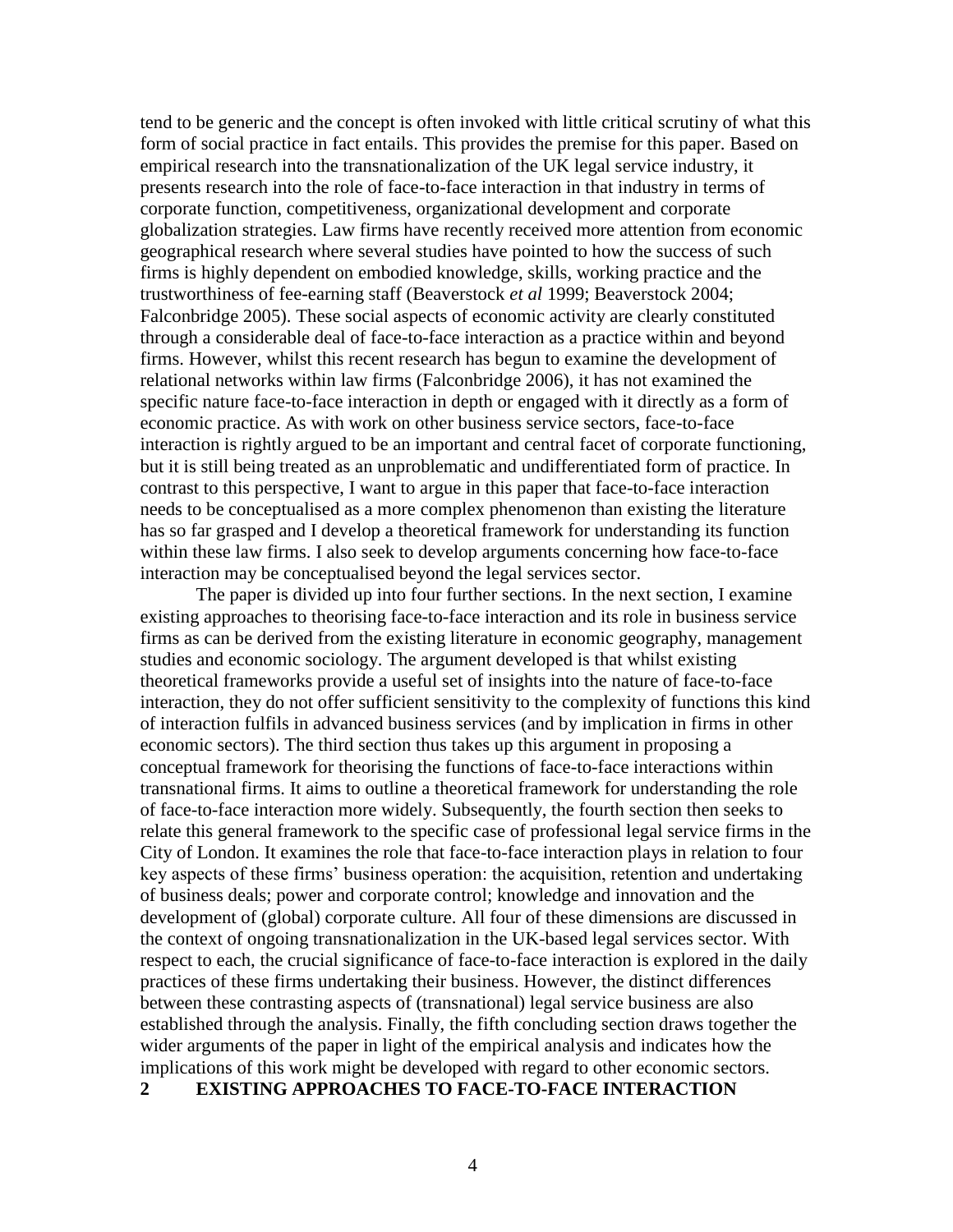The concept of face-to-face interaction has grown in prominence within economic sociology, economic geography and regional science over the last couple of decades. Since the late 1980s, various theorists have identified the key role of face-to-face interaction in, for example, explanations of city-region growth and global city networks (Sassen 2001; Castells 2001; Smith 2003), the development of the global knowledge economy (Simmie 2001; Florida 2004) and the increasing significance of service industries of all forms (Den Hertog 2000; Salvatore 2003). In different ways, all of these debates argue for the key importance of face-to-face interaction between individuals and groups of individuals as being crucial to economic activity and both city-region firmlevel success. In this section, I therefore want to draw out four distinct strands to the economic geographical literature that have contributed to understandings of what face-toface interaction 'is' and how it is significant.

The first, and perhaps most widely-cited, centres on the primary role that face-toface interactions play in leading to the agglomeration of economic activity in global cities and urban-regional nodes. Sassen's (2001) classic argument in this respect states that the agglomeration economies that have produced global cities revolve around 'the capabilities for global operation' requiring a concentration of corporate command and control functions, knowledge exchange and innovation in one place. As Thrift (1994) pointed out some time ago, 'face-to-face' interaction has a primary and overriding role in all of Sassen's 'practices that constitute what we call economic globalization and global control' (ibid.: xxii). It is thus a widely-accepted rationale that global city network has developed on the basis of this physical proximity of social actors and the need for face-toface encounters. However, the global cities literature does not explore the nature of these interactions in depth other than to point to the role of both formal and informal interaction as important in this strong force towards agglomeration (c. f. Brenner 2005).

This leads to a second strand of literature concerned with the social embeddedness of economic activity and of the role of (interpersonal) networks. Again, although excellent reviews of the state of theoretical understanding around both the idea of embeddedness (c.f. Hess 2004) and on understandings of interpersonal networks already exist (c.f. Yeung 2003; Grabher & Ibert 2006), face-to-face interaction has not received specific attention. This is remarkable absence since even a cursory review of the embeddedness / network literature locates face-to-face interaction as a key mode of social interaction through which embeddedness is achieved or networks are (re)produced (Murdoch *et al* 2000; Wittel 2001). For concepts such as 'institutional thickness' to be meaningful (c.f. Amin & Thrift 1992), there is a reliance on the implicit assumption that many ongoing social interactions maintain the relationships that constituent this noneconomic 'influence' on economic activity. Few commentators differentiate the form of that interaction, but a wide range of contributions locate face-to-face encounters as firmly at the centre of such issues (Grabher 1993; Sydow & Synder 2002; Ettlinger 2003). Other forms of interaction are acknowledged by some in the literature (Gasper & Glaeser 1998; Bathelt *et al* 2004; Panayides & Clifford 2005) – for example, the role of ICT-mediated relationships in developing embedded relations – but the centrality of face-to-face as a practice that constitutes embeddedness is clear. Similarly, in terms of the extensive literature on intra- and inter-organizational networks and their role in issues such as collaboration, co-operation, innovation and trust, there is a strong assumed primary role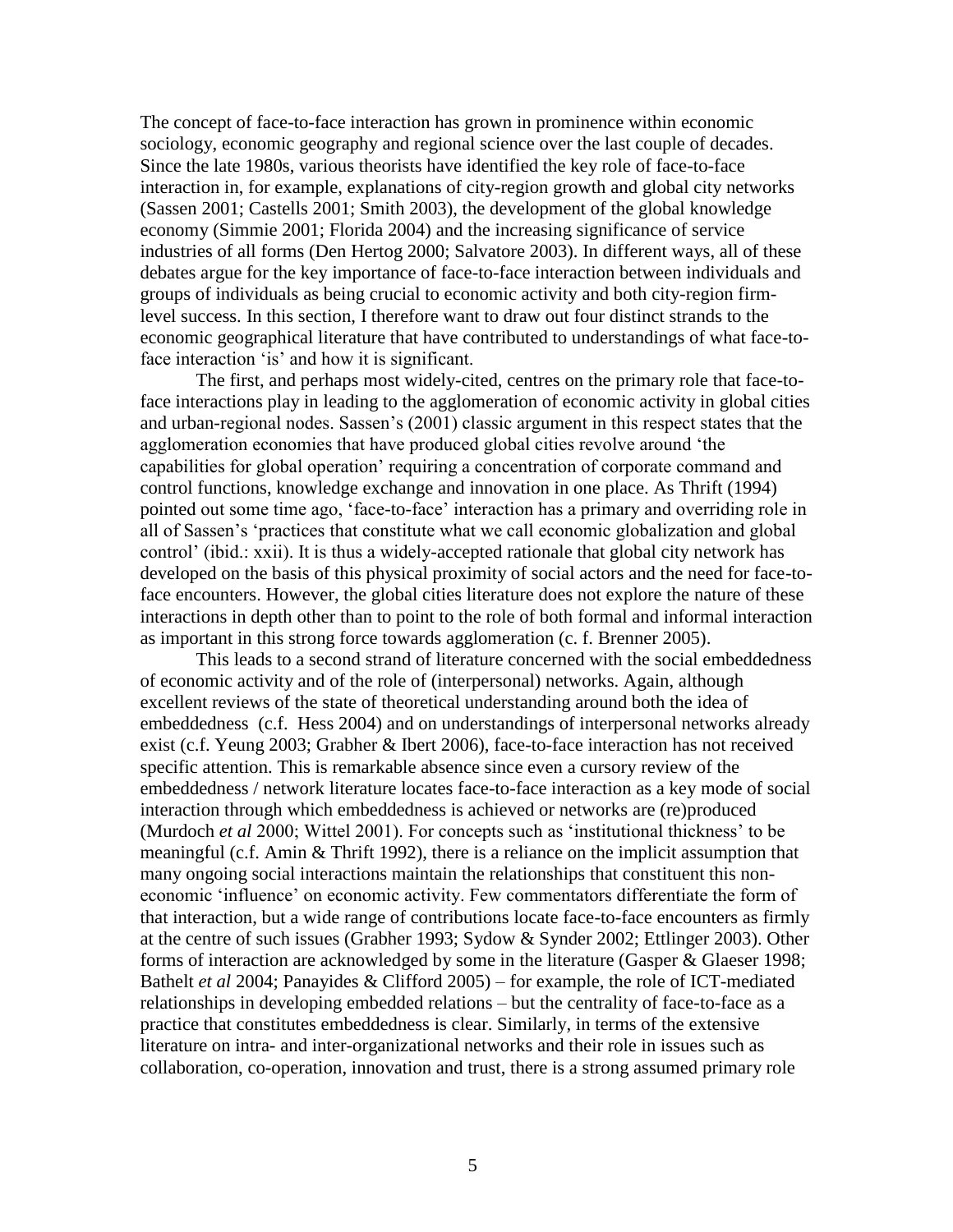for face-to-face encounters (Alvesson 2002; Gluckler & Armbruster 2003; Kilduff & Tsai 2003).

The third major strand of thought on face-to-face interaction spans the growing literature in economic geography and management studies on knowledge. This is where the most explicit engagement with the concept has been developed. In the global informational economy (Castells 2001), knowledge is argued to be central to all aspects of corporate activity. For firms, at least four major dimensions to debates about the function of knowledge have developed: products (Tidd 1995; Eppler 2006; Lin & Chen 2006), management and corporate governance (Morris & Epsom 1998; Morgan 2001; O'Donnell 2000), innovation and organizational learning (Nonaka & Tekeuchi 1995; Brown & Duguid 2000) and organization function and coherence (also related to issues of corporate culture) (Nohria and Eccles 1992; Alversson 2000; Thrift 2000). A growing number of studies and theoretical contributions have argued that these knowledge dimensions to business activity are further complicated by and bound into ongoing processes of industry and firm-level globalization. Management theorists have pointed to the growing sophistication and complexity of firms as organisation as they seek to transnationalize their operations (Nohria & Ghosal 1997; Morgan 2001). Within all of these different debates about the role of knowledge, there is widespread reference to the significance of face-to-face interaction. Face-to-face interaction clearly represents a major medium by which knowledge is created and developed as well as transmitted, exchanged and codified.

In this respect, two recent contributions to the knowledge debate highlight the need for a better theoretical understanding of face-to-face interaction as a knowledge practice. First, Gertler's (2003) analysis of the role of different types of knowledge in firms exposes a clear need to deconstruct what is meant by a 'knowledge practice'. He argues that the key difference between *tacit* and *codified* knowledge has become an axiomatic issue in debates around innovation, technological change and knowledge management. He points out however that much analysis has conflated tacit knowledge into one category where in fact three 'tacit knowledge problems' exist: how to produce it; how to find and appropriate it and how to reproduce and share it (ibid.: 80-84). He further argues that three distinct school of thought have emerged on how to overcome these problems – those who suggest variously that a focus on a place (learning regions), groups (communities of practice) or key individuals (knowledge enablers) can overcome these problems (ibid.: 84-89). Yet Gertler argues, in deference to these approaches, that all three of these 'tacit knowledge problems' require a more careful consideration of 'how tacit knowledge and context are *produced* before anything intelligent can be said about the conditions under which tacit knowledge can most readily be shared: that is, when proximity is important' as well as 'what types and why' (ibid.: 95). Gertler thus identifies a key unaddressed issue: that theoretical conceptions of knowledge production, sharing and form have not made a conceptual link with what *kinds* of knowledge practices relate to each. In this respect, identifying *when* face-to-face interaction as a central form of knowledge practice is significant - *and when it is not -* is a key outstanding question in this debate.

Second, Amin and Cohendet (2004) have recently called for 'a specific vision of knowledge practices in firms by broadening the existing understanding of what people know and do within organizations' (ibid.: 1). They problematise what they argue is the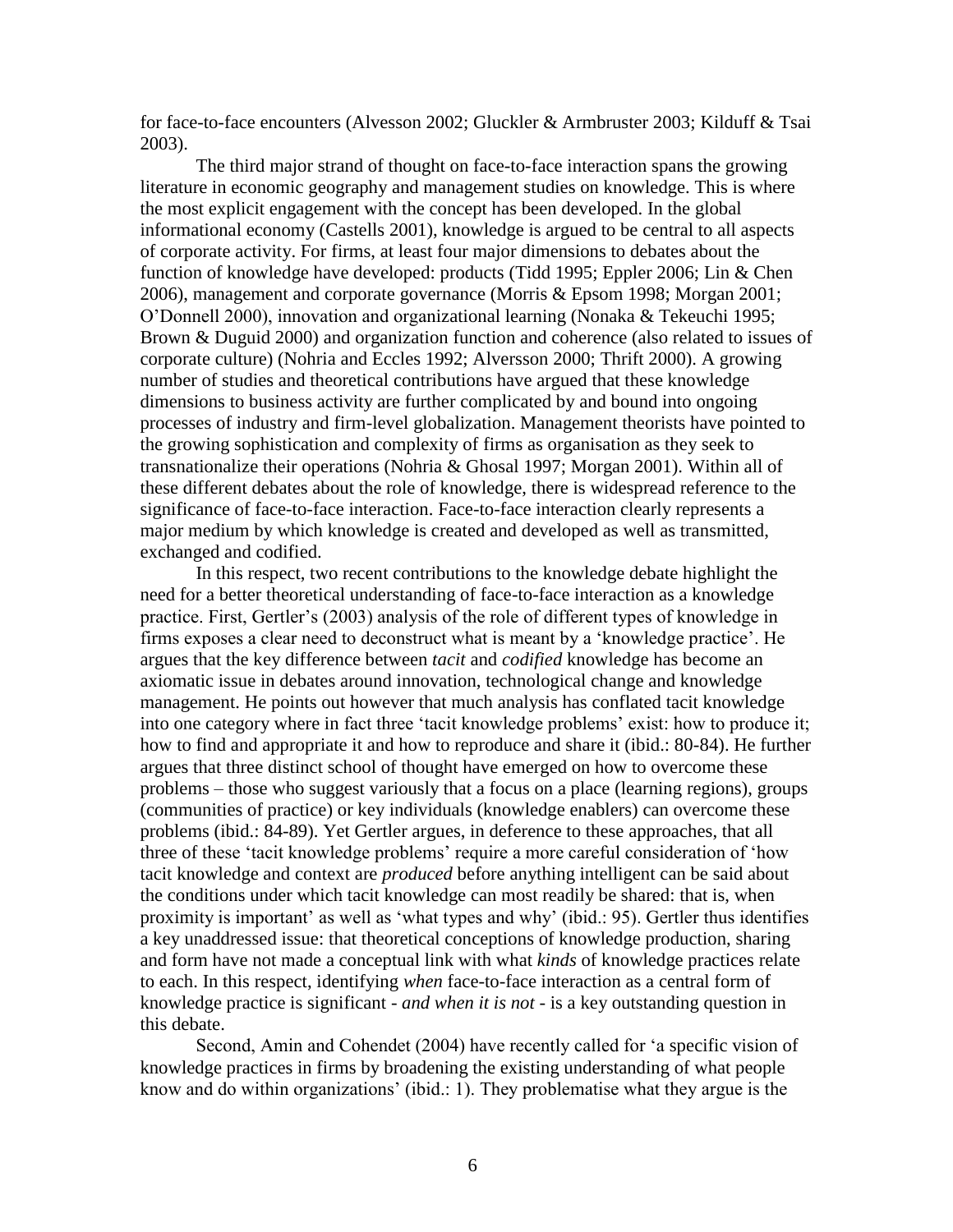management literatures' binary dynamic between knowledge as a possession and as practice. For example, Cook and Brown (1999) propose, in relation to firm-level innovation, that the 'true innovative spark in firms lies in generative dance between *possessed* and *practiced* knowledge'. In contrast, Amin and Cohendet reject 'the conventional distinction between knowledge and learning, cognition and behaviour, the material and the mental, the social and the psychological' on the grounds that 'knowledge should be studied as practice, and practice should be studied as an activity that is rooted in time and culture' (Blackler 2002: 63 *cited in Amin & Cohendet*). Rather, they argue for 'the concept of community as the all-important site of knowledge formation'<sup>1</sup> because it is 'the site where hybrid knowledge inputs meaningfully interact' (ibid.: 9). This in essence follows Brown and Duguid's (1991) claim that 'it is the organization's communities, at all levels, who are involved in the contact with the environment and involved in interpretative sense making, congruence finding and adapting.' (ibid.: 53). They thus argue that the process of generating, accumulating and distributing knowledge is achieved through the functioning of informal groups of people, or autonomous communities acting under conditions of voluntary exchange and respect of the social norms that are defined within each group. Therefore, for Amin and Cohendet 'communities can be considered as key building blocks of the organization and management of corporate innovation and creativity' (ibid.:9).

However, left in the background here are the practices here that constituent those communities. Face-to-face interaction clearly has an implicitly central importance in this argument, although its role and its relationship to other forms of knowledge practice (such as those mediated through ICT) remain undeveloped. My argument is that this leads therefore to a pressing theoretical need to ask what the nature of knowledge practices are and how they relate to each other. Arguably within this proposition lies the hypothesis that face-to-face interaction is the most important of these knowledge practices but exactly how significant it is in the nature of practice communities remains to be explored.

A fourth and final strand to the literature concerned with face-to-face interaction that needs consideration is concerned with performativity. Grounded in a sociological literature that can be traced back to the work of thinkers such as Erving Goffman (Goffman 1967), Thrift's (1997) concept of 'soft capitalism', for example, has pointed to the way in which much contemporary economic practice (both in the production and consumption spheres) is bound into 'performances' by social actors. Thrift (1997) argues that direct social interaction is becoming more significant in all spheres of the economy. Furthermore, a number of theorists have examined from a sociological perspective the nature of work and its relationship to firm-success is heavily dependant on the nature of embodied face-to-face encounters between employees and also with customers in a variety of industries (for example, see Leidner 1991). Of particular relevance here, for example, is McDowell's (1997) analysis of how women fair differently within the gendered environments of business service firms both in terms of 'doing' business service work and in their ability to participates in intra-firm social networks that are crucial to firm success. Such arguments draw on sociological analysis of the performative

 $\overline{a}$ 

 $<sup>1</sup>$  Amin and Cohendet's approach seeks to extend current readings on corporate learning and knowledge by</sup> incorporating insight from pragmatist philosophy, cognitive psychophysiology, the sociology of science and work of performativity.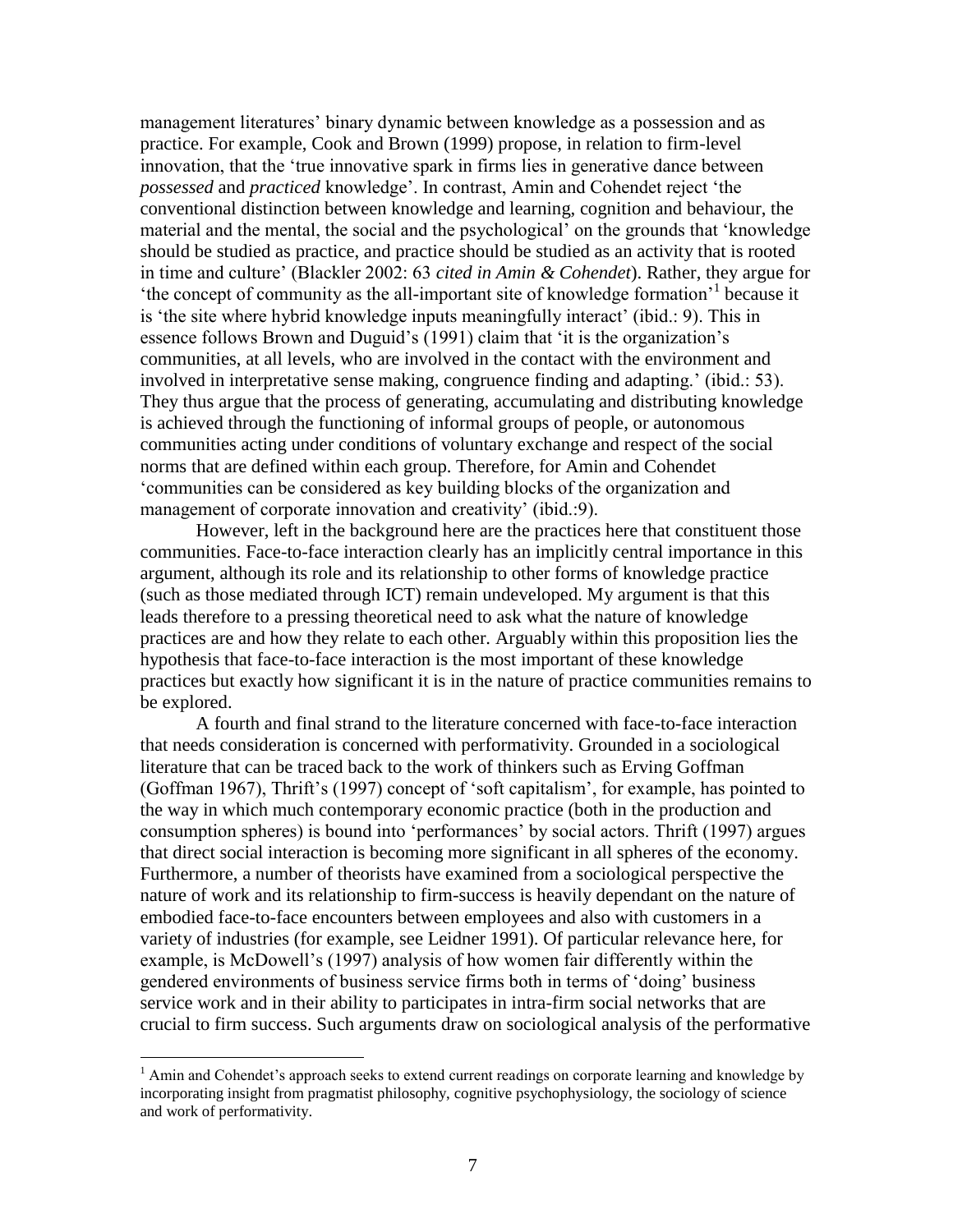and cultural dimensions to work as an activity (c.f. Butler 1990; 2004; Pahl 1995; Bruni *et al* 2004)

Overall, however, it is remarkable that face-to-face interaction has become such a central concept within economic geographical and management thinking without extensive theoretical attention. All four of the literatures outlined above rely on this concept as a foundation for their wider arguments about the nature of firm and city-region development, yet the exact nature of face-to-face interaction remains to be unpacked. In this respect, the next section proposes a framework for theorising the role of face-to-face interaction in transnational firms. Whilst by no means claiming to be universally applicable, and also based around empirical research in professional legal service firms, it aims to offer an entry-point for developing a wider theoretical understanding of face-toface interaction.

#### **3 THEORISING FACE-TO-FACE INTERACTION**

Face-to-face interaction needs to be theorised as a highly significant (if not the most significant) economic practice. The main contention I want to make is that face-to-face interactions between actors within and between firms constitute many of the key events that shape corporate development. In this respect, I therefore propose at least five areas which provide a useful conceptual framework for theorising the role of face-to-face interaction in transnational firms. Whilst there is obviously an enormous diversity concealed by the term 'transnational firm', I would suggest that these five concepts will help to shed light on the major functions that face-to-face interaction serves in many firm across all economic sectors, whether in professional business services or quite different sectors such as manufacturing or mineral extraction. The concepts outlined are not intended to capture every possible kind of face-to-face practice, but to provide a basis for theorising the major dimension common to a large proportion of firms.

The first role of face-to-face interactions concerns firm *operation.* Transnational firms as organizations require ongoing maintenance in respect of their productive activities. Thus, a variety of different face-to-face interactions play a key role in ensuring that firms continue to maintain all the day-to-day activities which are intrinsic to ongoing business operations: for example, the running of factories, hiring of sufficient employees or relate to suppliers and markets. All of these kinds of practices involve face-to-face exchanges at a variety of levels in the firms from senior management to those undertaking direct productive activities. Furthermore, for many firms such as those in business service sectors which deal in knowledge products, the practice of producing services themselves is heavily dominated by face-to-face exchanges.

Second is the implementation of corporate *control* functions. Face-to-face interactions have been identified as key in managerial practices (Jones 2002; Hall 2006) in a variety of sectors, both in the process of producing strategic decisions about running firms and in how management hierarchies exercise power over the firm as an organization. Few major decisions about how to run firms are taken without face-to-face interaction, most commonly of course in the form of Board room or senior management meetings. This also relates to a third role which can be distinguished as a discreet function of face-to-face: those interactions concerned with *knowledge* practices. As the knowledge literature already cited identifies, face-to-face interactions are important in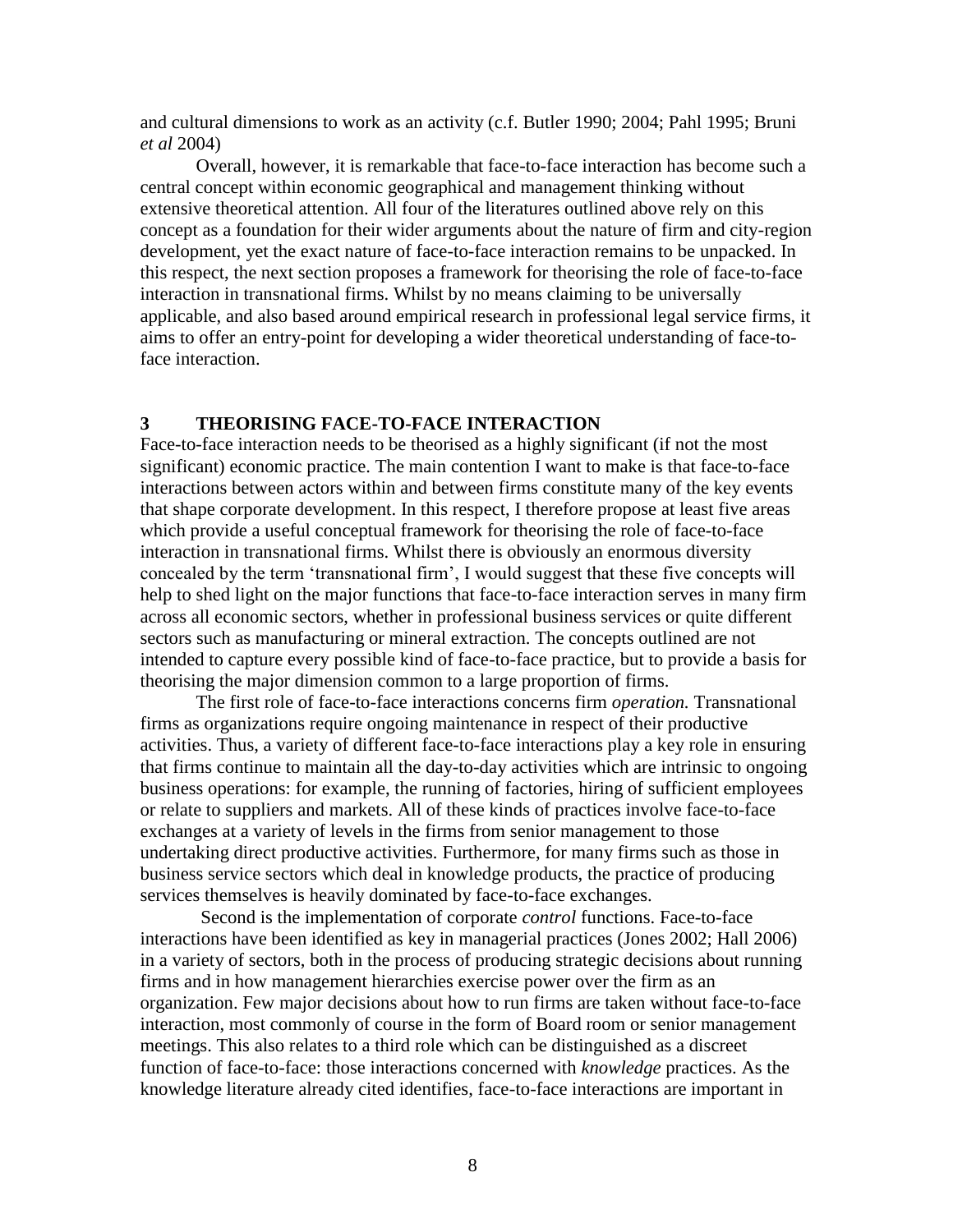producing, sharing and deploying knowledge in a variety of ways within and between firms. Face-to-face is central to knowledge practice within firms, although the extent to which it is more or less important vis-à-vis other forms of knowledge practices will vary between firms and sectors.

However, a very specific and important form of knowledge practice I propose is worth demarcating as a distinct fourth major role of face-to-face interaction within firms: *innovation*. As the transformation of process or products, innovation is already associated by various theorists with direct social contact (Grabher 2004; Ibert 2004) and it is almost impossible to imagine theorising innovation without a role for this form of social practice. Yet the role that face-to-face interactions play in innovation is again likely to be complex and diverse, dependant on firm and sector. Fifth and finally, face-to-face interaction plays a major role in corporate *coherence*. As with any organization, face-toface encounters provide a major arena of practice which 'glues' the firm together as an entity. The variety of practices where employees get to know each other, discuss values and strategies and build up relationships is crucial for engendered a common sense of corporate culture and identity. In transnationalizing firms, the physical distance between individuals scattered across global office networks presents a series of challenges in terms of enabling sufficient face-to-face interaction to occur for sufficient coherence to develop. This issue of coherence also overlaps the need for exercising effective control in the transnational firm.

These five dimensions to the role of face-to-face interaction are not of course exclusively relevant to transnational firms as distinct from firms generally. However, the wider fact that an increasing number of the largest and most important firms in the global economy are operating transnationally only serves to add a further dimension of complexity to the way in which face-to-face interaction occurs as an economic practice. As a consequence, having developed a framework for theorising the functions of face-toface interaction within and between firms, there is also a need to make three further conceptual arguments about how we understand what face-to-face interaction 'is' as a practice which are especially important in relation to contemporary global interconnectedness.

First, in scalar terms, it is intuitive to understand face-to-face interaction as an inherently and exclusively 'local' phenomenon. It would seem logical to assume that individuals can only meet face-to-face in confined spaces of close proximity. However, drawing on an actor-network perspective (Murdoch 1999; Latham 2002; Latour 2006) I propose that face-to-face interaction is better understood as the an 'event' that is neither local nor global but rather the moment of deployment for a series of actor-networks that constitute agency to effect change within firms. Face-to-face interaction of course always occurs in a material place (an office, a meeting room, a restaurant etc) but its nature and impact is mediated through an actor-network of near and distant people, objects and relations<sup>2</sup>. It is thus not intrinsically local, nor intrinsically social when the full set of associations that shape both its nature and impacts are made visible. I would also argue that to conceptualise face-to-face interaction in such actor-network terms renders it

 $\overline{a}$ 

 $2$  Latour (1996) defines an actor-network as 'what is made to act by a large star-shaped web of mediators flowing in and out of it' (ibid: 217). It is thus 'made to exist by its many ties: attachments are first, actors are second'. For Latour, mediators are all the multiple entities (humans and non-humans) that by having relations with one another, produce 'social' action.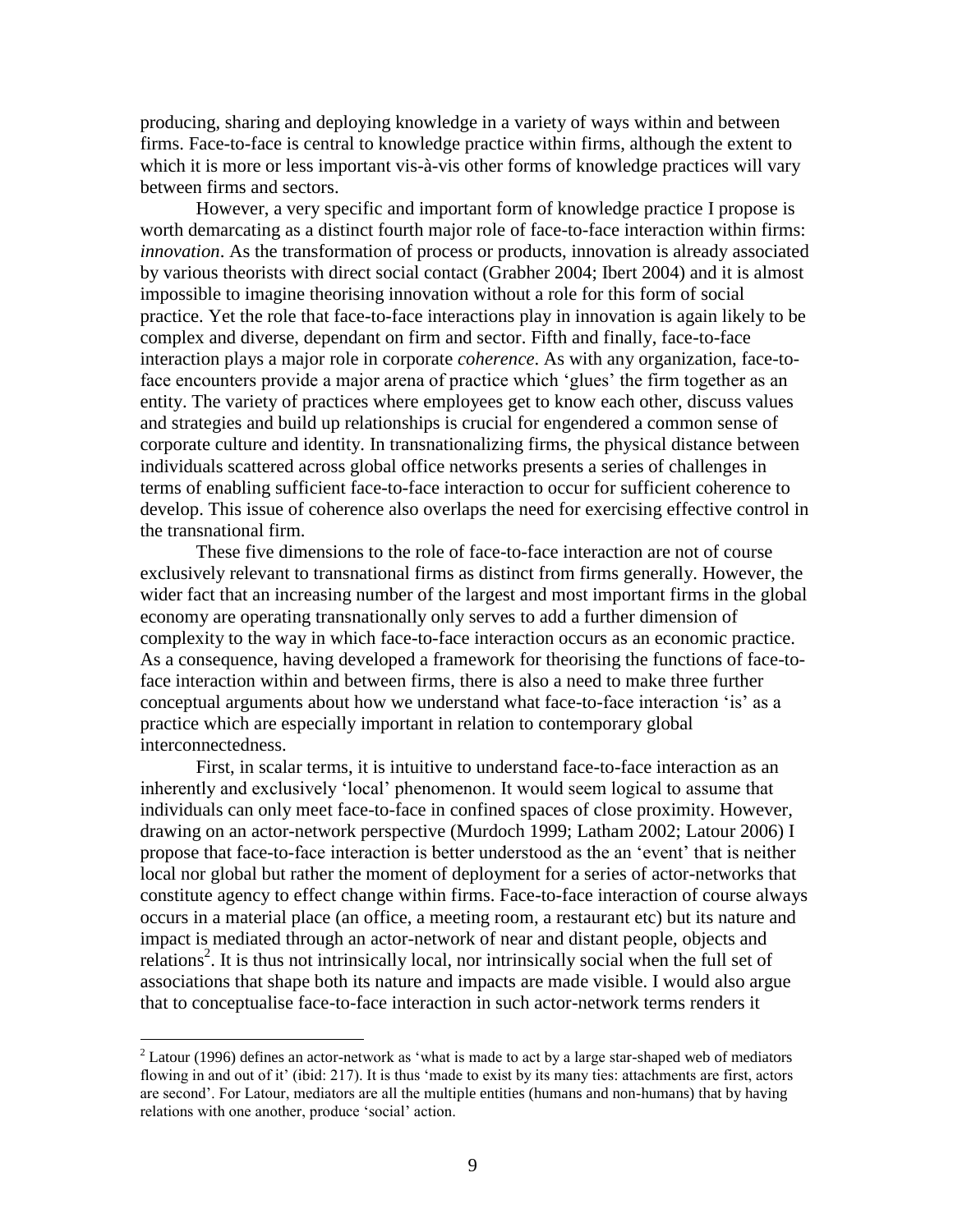possible to more effectively theorise the nature of transnational firms where such interaction appears to occur in physically disparate locations across the globe that are difficult to reconcile with the close proximity intrinsic in the nature of any such interaction.

Second, and following on, it is dangerous to demarcate face-to-face interaction as ontologically distinct from other forms of interaction. Whilst apparently pure social interaction, face-to-face is better conceptualised through an actor-network informed approach that traces the distant and non-human associations that shape it as an event. For example, trading decisions within an investment bank may be heavily dependant on the close physical proximity and interaction of traders on the trading floor, but their discussions, decisions and actions that are mediated through face-to-face interaction are heavily imbued with the information supplied by global ICT system, the global media and individuals scattered around the globe but made proximate via various forms of communications technology. In this respect, there is a need to develop a theoretical understanding of how co-present face-to-face interaction only achieves agency (and has impacts) because of a much wider and extensive network of associations that shape its nature as an event.

Third, its relevance to understanding economic activity lies in its influence on tangible economic outcomes (for example, firm success or failure). Conceptualised as an event I propose that it is fruitless to try to theorise all the (millions of) possible forms of practice and influences on those practices that constitute face-to-face interactions. What is more relevant is to empirically trace and understand the linkages between face-to-face interactions and economic outcomes in terms of whether or not, for example, firms invest in a new branch plant, post a profit at the end of the year or decide to make the acquisition of a competitor firm. As several theorists have argued, a focus on practices risks a myopic concern with the micro-social intricate details of specific economic activity at the expense of those issues which most concern economic analysis (Allen 2003; Yeung 2005).

Having laid out a theoretical framework, in the next section I now move on to apply these theoretical argument to empirical research into the role of face-to-face interaction in transnational legal services firms.

#### **4) FACE-TO-FACE INTERACTION IN GLOBAL LAW FIRMS**

In recent years there has been a growing interest in law firms (or professional legal service firms (PSFs)) within the economic geographical literature (Beaverstock 2004; Falconbridge 2006). A particular focus of research has been the ongoing globalization of the legal services sector in terms of the firm-level transnationalization , transnational working practices and knowledge management (Empson 2002; Beaverstock 2004; Falconbridge 2006). Law firms in Europe and North America have been increasingly extending their operations into new markets and in that respect following trends in other producer service industries such as investment banking and management consultancy (Jones 2003). However, the legal service sector does differ from other producer service sectors in some important respects. Notably, law firms are constrained by the jurisdictional nature of legal regimes with lawyers usually qualified only in one jurisdiction even where they work outside that geographical space. In that sense, the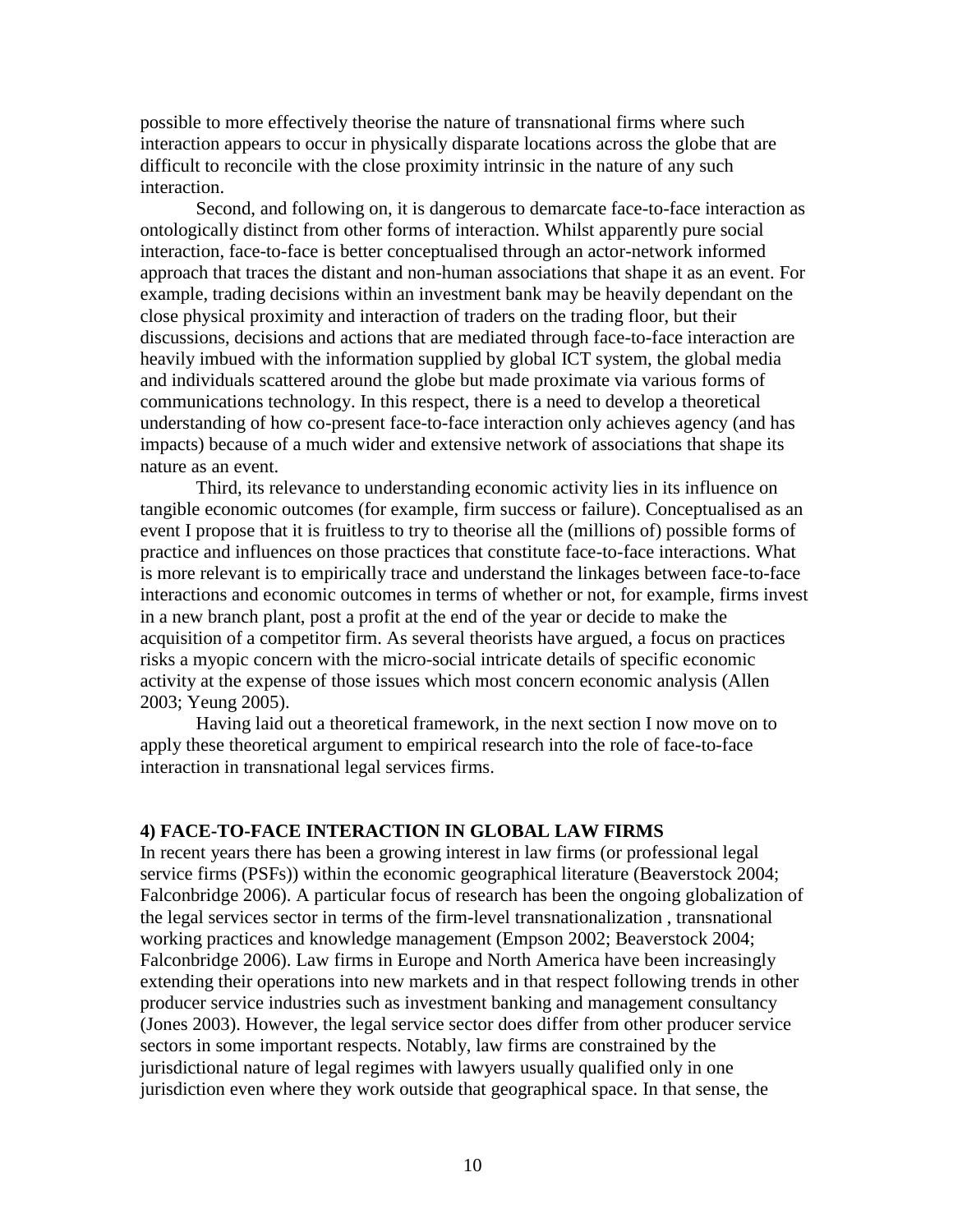globalization of law firms has not been concomitant with the globalization of law itself (Beaverstock *et al* 1999). Furthermore, the nature of transnationalization in the sector has marked regional patterns because of the nature of firms in the sector. UK and European firms have extended their operations primarily into Asian markets not North America, and conversely North American firms have shown little interest in expanding into Europe. In that sense, the pattern of sector transnationalization in legal services is a more complex and fragmented one than in the investment banking sector (c.f. Jones 2003).

It is in this context that the research I present in this section into the role of faceto-face interaction in transnational legal service firms needs to be understood. The research presented draws on over forty in-depth interviews with senior lawyers and human resources managers in the top twenty UK-based law firms. The interviews were conducted in London during 2003 and 2004, normally in meeting rooms in the firm offices but also some over lunch in a restaurant or in a coffee bar. Generally the interviews lasted between forty and ninety minutes for the most part and were recorded and transcribed. Of the lawyers interviewed, the interviews covered a range of levels within firms that can generally be described as trainee lawyers, qualified lawyers, partners and senior partners. The firms that were covered in the study are indicated in the table shown in Figure 1. The findings also draw on a review of secondary textual sources comprising company annual reports, websites and other published industry information.

#### [INSERT FIGURE 1 NEAR HERE]

The interviews themselves covered a range of issues in addition to the function of face-to-face interaction which included the transnationalisation of these firms and the sector more generally as well as the development of working practices, the role of ICT and the nature of legal service business activity in the global economy. However, the key role of face-to-face interactions emerged as a recurrent theme through all these aspects of the project and in that sense the following discussion draws across the whole range of topics explored.

The remainder of this section sets out four areas of activity that the research suggests are crucial to law firm success and failure. It also indicates that face-to-face interactions represent key forms of practice that have a strong influence on the nature of economic outcomes for the legal services sector. These different areas of activity are not intended to map directly onto the functions of face-to-face interaction proposed in the previous section, but rather each demonstrates how these different functions of face-toface are often combined simultaneously in the actual daily practices of doing business in these legal service firms.

#### **4.1 Acquiring, retaining and 'doing' global business**

The first major area of activity where face-to-face interaction is central to business activity is in business acquisition and retention. As has been identified in other professional service firms, transnational law firms rely heavily on developing interpersonal relationships as a mechanism for acquiring contracts. The practices by which firms acquire new business is thus mediated through a series face-to-face meetings and discussions. As one Partner explained: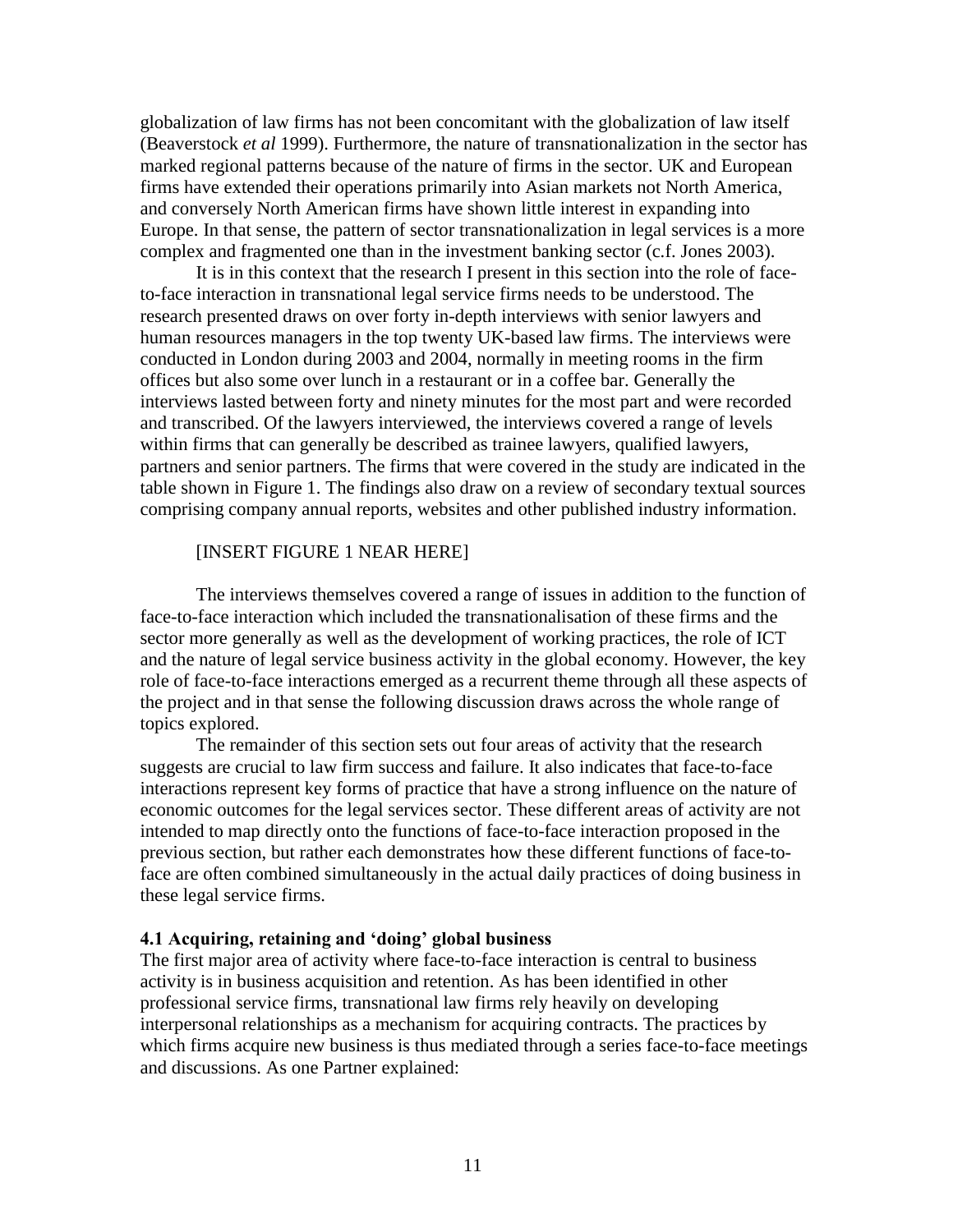*"We never get business 'cold' in the UK, let alone elsewhere...people come to us, we talk to them, there is an exploration of what we can do..."* [Partner, Corporate Law, Firm2]

This process of face-to-face discussion is clearly both about providing and exchanging information, as well as developing trust and a degree of 'compatibility' on the part of both the law firm and the client. In legal services, the 'products' being offered to clients are often complex pieces of legal work and it takes a considerable amount of detailed face-to-face discussion for both parties to establish whether the required service can be provided adequately:

*"Typically we enter into a phase of discussion where the client' sounds us out'. With new clients, this is not often a quick thing…it takes time."* [Partner, Corporate Law, Firm6]

Several interviewees emphasised the difficult nature of acquiring new business in overseas markets. Where firm reputation is limited, and where legal service firms are trying to break into new markets, then face-to-face interaction is the primary mechanism:

"*We sent a guy to Tokyo a few years ago who did very well. It's very hard to get a network but he succeeded...lots of seeing people, time and again...working on them*. *For the first couple of years, he did little else.*" [Senior Partner, Firm8]

"*If a client gets the jitters in Poland or Slovakia for example, then Partners will go out there and see them. Sit down with them...that is important*." [Partner, Firm9]

In this respect, as has been established in other business service industries, the performative nature of face-to-face is crucial in trust-building giving new clients confidence and an understanding what firm can offer. The new client pitch as a performance was perceived as a centrally important aspect of this:

"*He* [a senior partner*] is very good at conveying how we work... how we deal with people here... how we will represent them…*" [Associate, Firm6]

And also as a consequence, key individuals who have 'the right kinds of meeting skills' [Partner, Firm3] and 'know how to deal with people in these situations' [Partner, Firm8] are significant assets for the firm. As with management consultancy firms, having the right kind of performative skills in these business acquisition practices appears to be strongly aligned with the criteria cited in law firms for promotion to Partner:

*"Clearly these are an important set of talents and skill sets that one look for in Partners, and you can see with some more junior lawyers in this*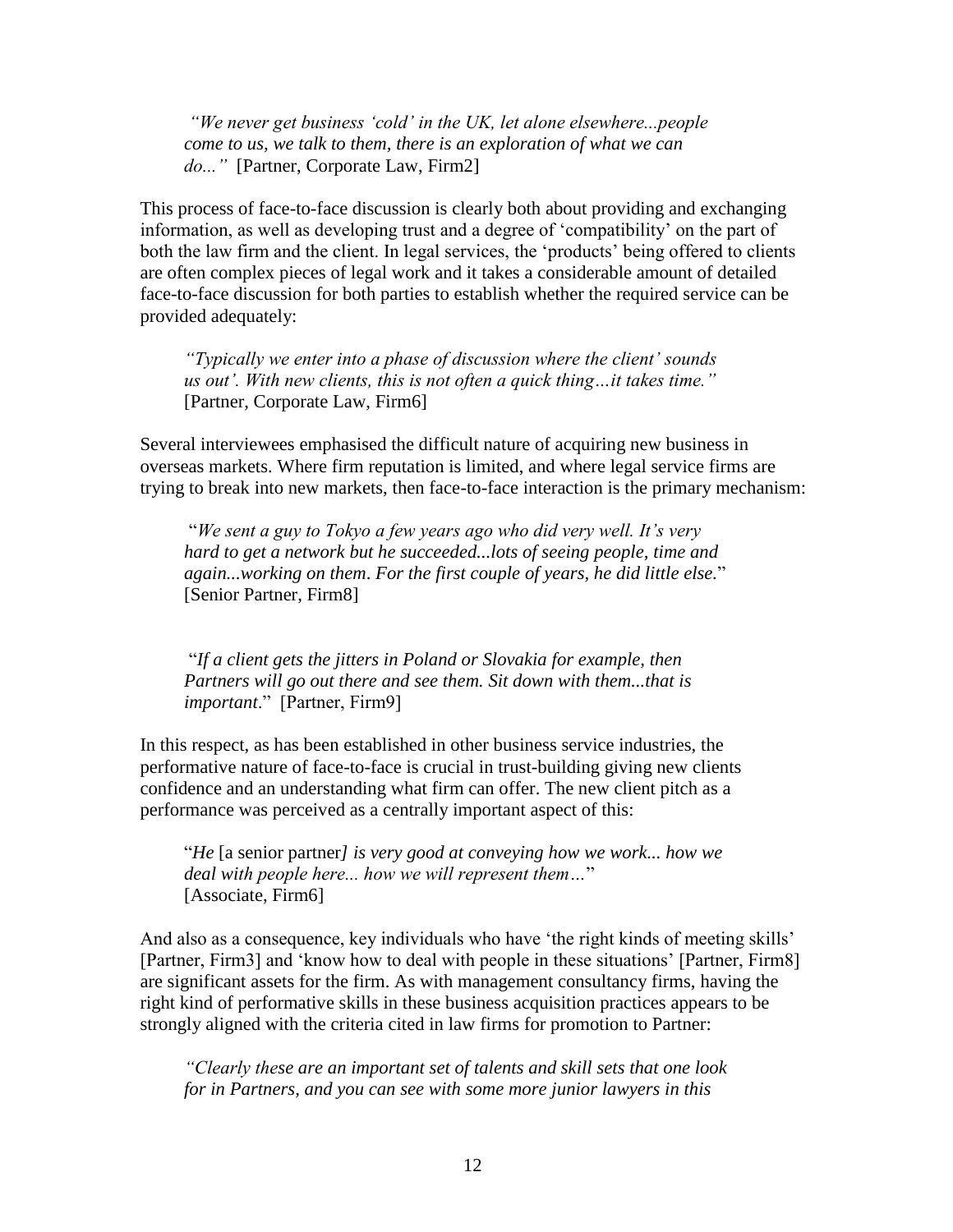*firm that they have those skills…although of course it is not just about that."* [Senior Partner, Firm1]

However, in these legal service firms there the situation where much business in fact 'repeat business' with longstanding clients who come back to the firm time and again for legal services. This too is similar to the situation found in management consultancy and banking (Jones 2003) and adds a further dimension of complexity to the significance of face-to-face interaction. The primary argument I would make is that much face-to-face interaction serves to retain ongoing business relationships with a community of clients who know key individuals (Partners) in the firm and have an ongoing personal relationship with them.

As one Partner explained, much of his personal contact was with individuals he has known for a long time:

"*We have longstanding relationships. I will go to see people I have known for years to discuss their needs as they extend their operations."* [Partner, Firm2]

And this kind of interaction can therefore be occurring in the context of a relationship that amounts to a friendship:

*"There are a couple of people I see socially in terms of various functions, or maybe we entertain them in a restaurant periodically…so if you're asking me about why seeing them personally is important, it's difficult to say…I see them a lot. I know them well…"* [Partner, Firm6]

This kind of face-to-face interaction has the potential to be highly rich in terms of communication, trust and loyalty between individuals. However, the wider context of transnationalization in these UK-based firms calls into question the extent to which similar relationships can be generated and maintained in markets around the globe. Certainly for these firms there are distinct differences even in the area of business acquisition and retention between the nature of face-to-face interaction on the basis of longstanding relationships and client-firm employees who are relatively unknown.

#### **4.2 Controlling the transnational legal service firm**

Face-to-face interaction is also a major component of the social practices involves around organizational control in these law firms. Whilst clearly facilitated and mediated through ICT, the activity of management in these firms is heavily reliant on face-to-face encounters. Furthermore, as Falconbridge (2006) discusses, the managerial structure of legal service firms is very flat and does not fit the ideal-type hierarchical models developed within management studies in relation to other TNCs. Law firms are generally partnerships with the top 10-15% of employees effectively owning the firm and taking a democratic role in strategic management decisions. Within that upper layer in the firm, many firms do have a senior management team of 'Senior Partners' but they generally only have limited autonomy in major strategic decisions from the Partnership as a whole.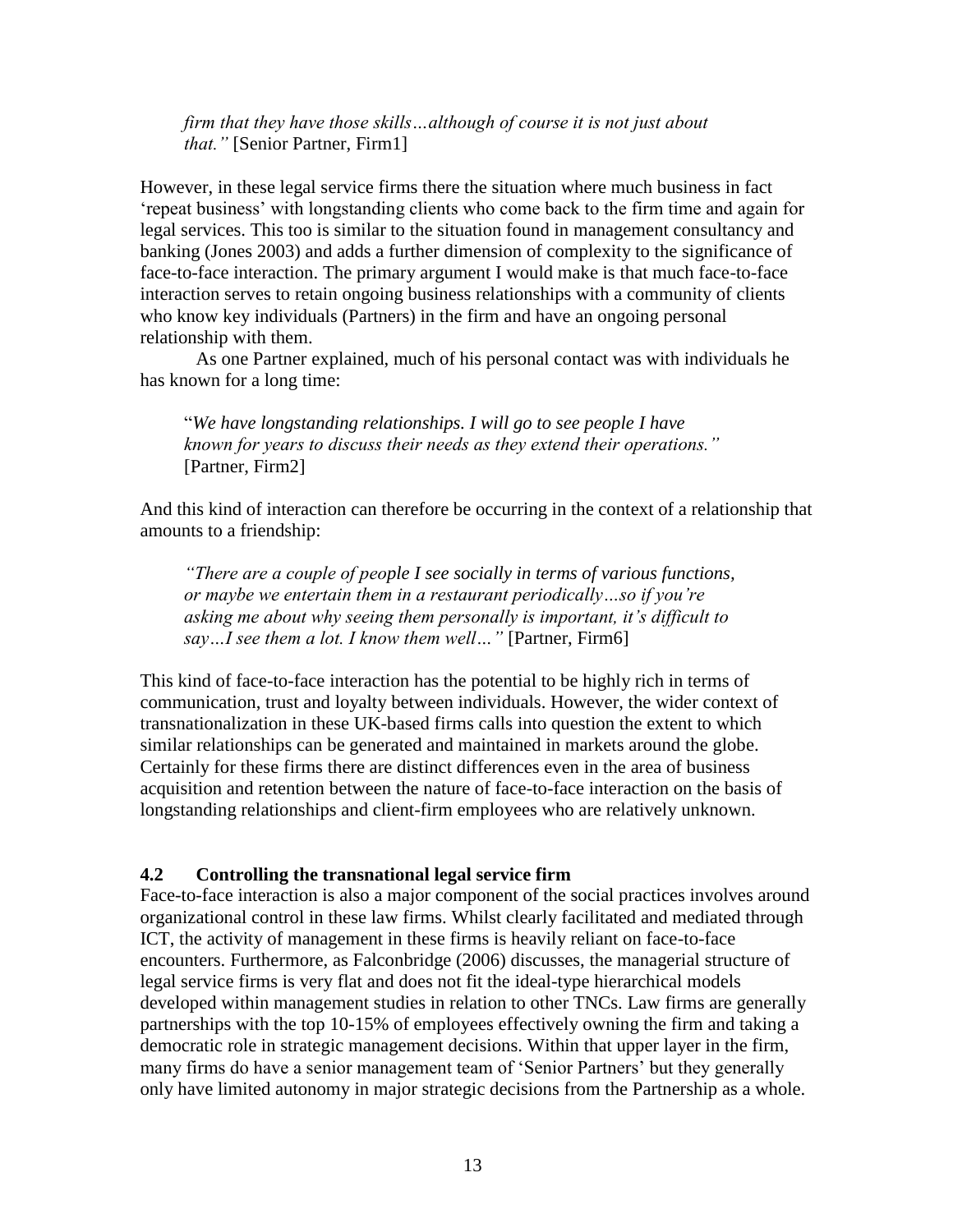In considering the role of face-to-face interaction in controlling transnational law firms, it is this group within the firm that warrant most attention. However, there are a considerable number of managerial related activities that are heavily constituted through face-to-face interaction, and this varies between firms. Here I want therefore to focus on two major forms of managerial practice in legal services firms that I would argue are broadly relevant to the sector as a whole.

First, key strategic decision-making is something that requires face-to-face meetings. This is of course not surprising, but in transnational firms can require considerable amounts of (overseas) travel by senior managerial staff with all the associated costs and stresses which that entails:

*"The Senior Partners obviously meet here to discuss…the future direction* [of the firm]*. As we try to move into Asia, there are obvious some risks…these are the kinds of topics we have to sit in front of each and hammer out…not the kind of issues you can resolve over email, for sure."* [Director, Human Resources, Firm1]

However, when compared to other business service industries such as investment banking, the Partner structure suggests that Partners enjoy greater autonomy within firm than senior managers in an investment bank. Several respondents pointed to the way in which Partners are being sent out on secondments to new offices and that they had considerable freedom to pursue new client business as they saw fit:

*" Obviously there will be meetings, and* [John] *will visit the office out there* [in Singapore] *regularly but those meetings will not be about the details of how the lead Partner is developing the business…I guess you could say it is bigger picture stuff and we are relying on those Partners to use their judgement."* [Senior Partner, Firm5]

Second, however, the running of client projects involves a variable degree of face-to-face contact between the Partner and his team of lawyers<sup>3</sup>. Legal service work tends to be project-led with a team of lawyers working for a Partner who has often acquired the business (as outlined above) and who manages the team of associate and trainee lawyers:

*Typically, the Partner in this firm will act as the manager but it is the Associates who do much of the detailed work…the Partner will supervise and maybe get more closely involved if there are difficulties or if the lawyers in his* [sic]<sup>4</sup> *team need a steer…"*  [Senior Partner, Firm1]

 $\overline{a}$ 

 $3$  This varies between firms from different national contexts with, as Falconbridge (2006) notes, US firms having a much less close relationship between Partners and associates (junior lawyers) when compared to the more collegiate culture of UK firms.

<sup>&</sup>lt;sup>4</sup> As has been noted in other advanced business service sectors, there are still relatively few women in senior positions within the UK legal service sector. However, in legal services this increasingly reflects the high drop-out rate of women between the associate and Partner level in the firm. Most firms recruit even proportions of men and women as trainees and in fact in the UK women now outnumber men in applications for places at law college [Senior Partner, Firm1].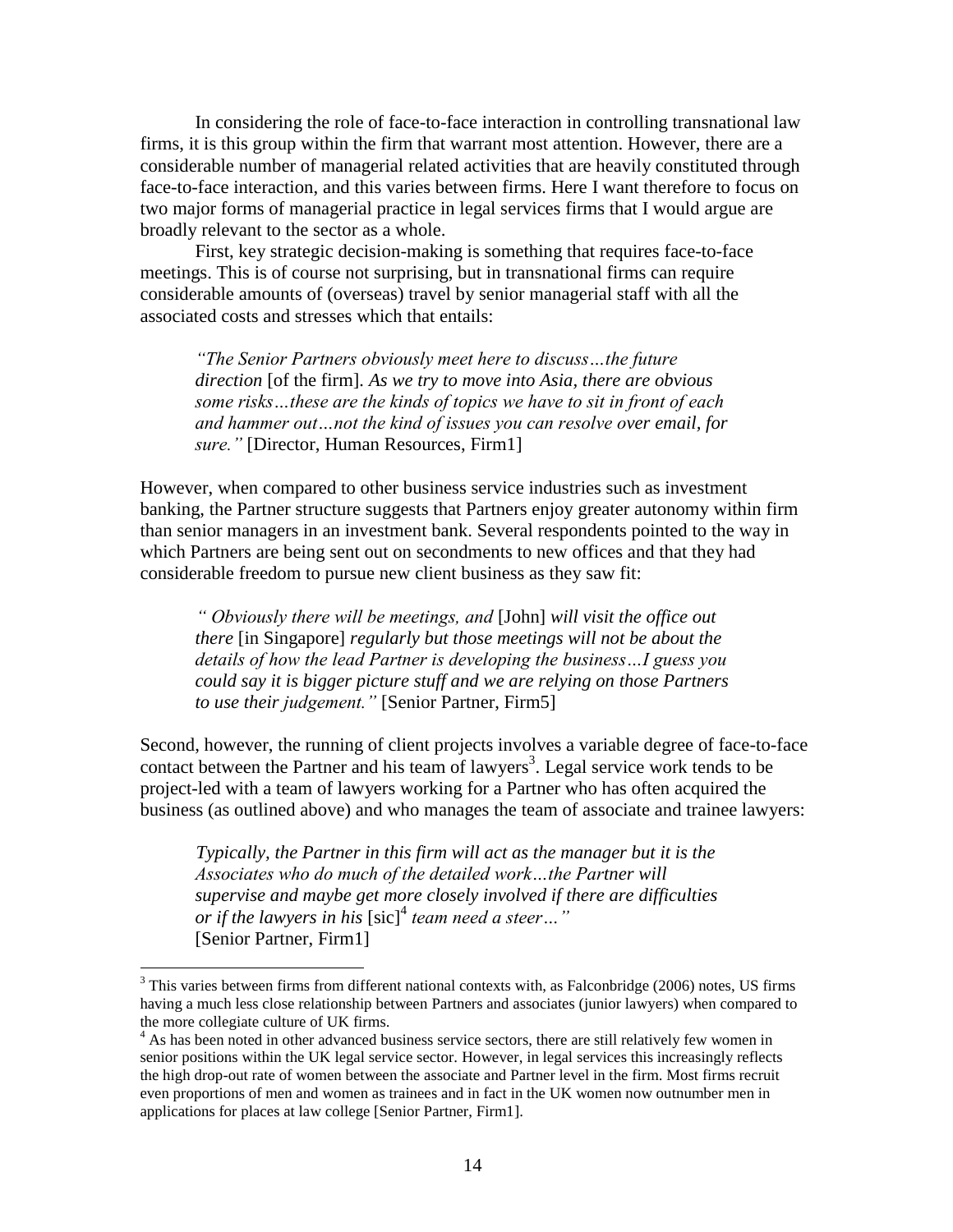The research suggested the Partner's role in this differs considerable from the qualified lawyers and trainees. Firstly, the Partner typically continues the 'client management' role after the business has been taken on:

*Much of the job of the Partner is to maintain that relationship…that relationship is so important and keeping the client happy and feeling they are being well served is the key…*[and] *dealing with the issues when things are not running smoothly…*[that] *is a very important part of the job. You have to be able to sit down and reassure them…* [Partner, Firm6]

Managing the project also requires a variable amount of communication between the Partner and the qualified lawyers and trainees who in effect do most of the project work. In instances where it is a familiar piece of work (for example, drawing up a straightforward contract) the Partner may have only limited ongoing face-to-face discussions with his or her team as a means of checking the work is going according to plan:

*"If it's a routine piece of work…you know, a contract arrangement we do a lot of then my role is only really to oversee…there are plenty of associates* [qualified lawyers] *who can get on with that. They don't need my input."* [Partner, Firm3]

However, in more complex projects the involvement of the Partner can be much greater, and this often entails a greater degree of face-to-face interaction as the Partner exercises closer control over the actions of their team:

*"When you get involved is when we get into something a bit different…if it is new and we are finding our way. Its important for everyone involved to know exactly what is going on and so we have to go through it all together as a team."* [paraphrased] [Partner, Firm7]

Furthermore, if a project develops a problem in terms of, for example, becoming stuck in a technical wrangles or running behind schedule, then again the Partner is likely to become involved, and quite possibly other Partners or associates with specialist knowledge in the firm:

*"If it's a technical issue, then I will discuss this with the lead Partner that's* [Mike] *in the thing I am doing at the moment…and he will have to make decisions about how we go ahead…"* [Associate Lawyer, Firm5]

However, the research suggests quite clearly that this face-to-face interaction is blended with other forms of communication in the managerial process. ICT in the form of telephone conversations, secure email and technology such as Blackberry's and teleconferencing facilities are widely used. The research suggests though that face-to-face represents the 'highest order' and most demanding in terms of time and effort. In general,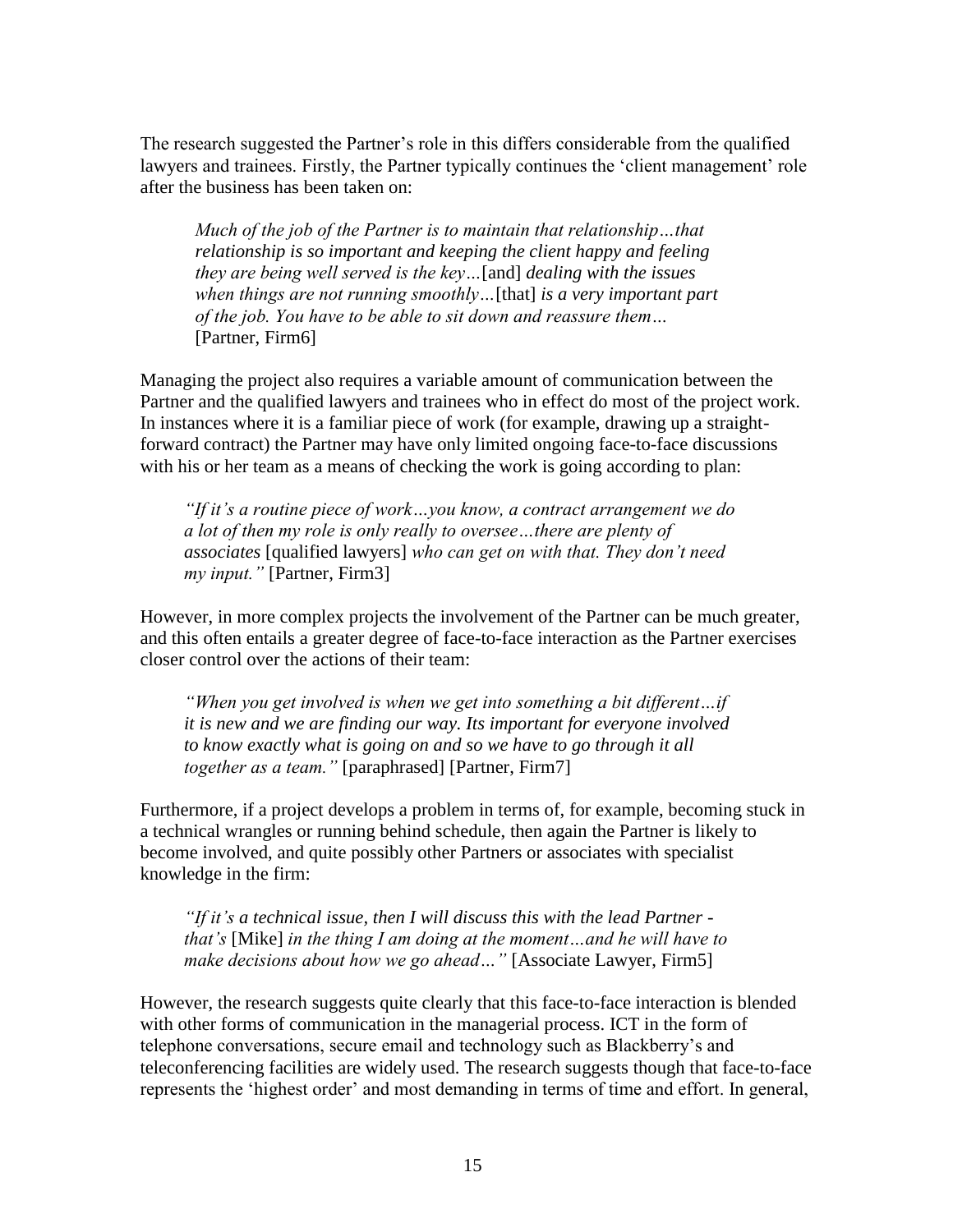more important issues managerial issues provoke face-to-face interaction between Partners and their team, and more routine matters can be addressed through less information-rich forms of communication using ICT.

# **4.3 Innovation and Learning**

Conceptions of innovation and what it is have often been grounded in ideas about material products, whether these are traditional manufactured goods such as consumer electronics, the drugs developed by pharmaceutical companies or new geneticallymodified plants developed by biotech firms (Nonaka & Tekeuchi 1995; Feldman 2000; Howells 2002). However, in legal services product innovation needs to be understood in both product and process terms, both of which are informational in nature and related to the transformation of social practices and representation of concepts and relationships (i.e. written documents such as contracts) rather than material objects.

With regard to 'product' innovation, the interviews suggest that (transnational) law firms are heavily reliant on the intense face-to-face interactions where innovation arises in the product delivery as a practice to develop better client service. The products themselves (for example, drawing up the contracts around a corporate merger<sup>5</sup>) are always project specific to some degree but the key to business success is a combination of technical expertise with creative or innovative thinking within the given circumstances of a specific client project. Innovation in terms of the nature of the product thus arises out of a detailed understanding and thought given to legal service by the team of lawyers involved:

*"Law is obviously a technical profession so in terms of innovative approaches, it is really about… for example, if you draw up a contract there are certain things you have to do but dependant on experience within the firm, we may know how to improve something for a client to make it more effective, more water-tight'* [paraphrased] [Partner, Firm6]

However, innovation also occurs in what might be described as the legal service production process. In comparison to a manufacturing or retail firm where a material good is made or distributed in a certain way, the distinction between process and product innovation is less clear. Innovation in terms of the quality of the service received by the client is also constituted through face-to-face discussion and the operational practices of doing legal service work:

*How we deal with client expectations and the level of service is extremely important…improving the way we do that has to be something that comes from the team themselves. It's behavioural, about how we make sure the client side feel comfortable and trust the firm's reputation…* [Senior Partner, Firm2]

Furthermore, in the context of the transnationalization of the legal service business, individual and firm-level learning is primarily emergent from face-to-face encounters and

<sup>&</sup>lt;sup>5</sup> For a more detailed analysis of transnational legal service products see Spar (1997) and Warf (2001)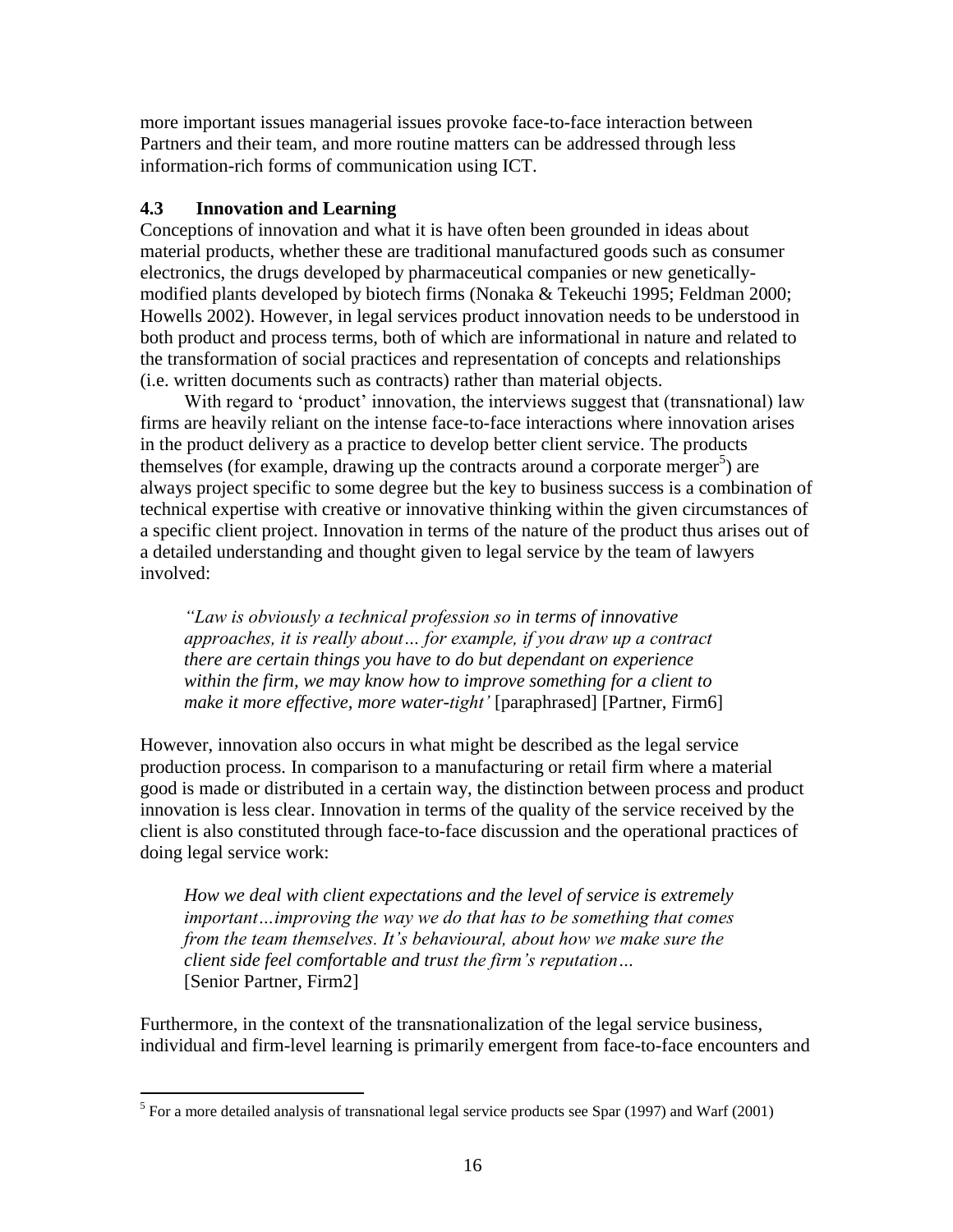discussions. One Partner commented on how practices of better client services had emerged through the experience of his team in a number of projects:

*We had a discussion recently about how we could improve things…there was a project where the clients were…well, they were difficult. Very demanding and not easy to work with…and this was an issue with my group but in the end we felt we learnt some important lessons from that, and I would say have developed a better approach* [on that] [Partner, Firm5]

Face-to-face interaction is thus also intrinsic to a process of individual and collective learning within law firms. As a knowledge industry, a constant process of learning amongst the lawyers in a team is essential to maintain the firm's competitiveness. Client firms are themselves in a constant process of evolution and so corporate lawyers, for example, need to keep abreast of industry wide developments within the sector of their clients:

*It is important in corporate law for us not to operate as if in a vacuum…the legal advice and services we provide are part of a suite of services our client companies use and their world is fast-moving. We need to be aware of this and be able to adapt the kinds of things we can do for them…you can only do that if you have regular contact with the people in those companies who know how things are developing*  [Partner, Firm3]

In summary, therefore, the research indicates that face-to-face interaction lies at the heart of innovative and learning practices within these law firms. As with the other dimensions discussed, other forms of communication and knowledge practice are also important but it is face-to-face encounters which the evidence suggests provide the key innovative moments in these legal service firms. This also extends to what amounts to process innovation in these business service firms as lawyers learn together through the teamwork based nature of client projects and meetings.

# **4.4 Global Corporate Culture**

The final aspect of transnational legal service business where face-to-face interaction is essential to firm success concerns corporate culture, and in particular the role global corporate cultural norms play in maintaining organizational coherence and assuring a consistent standard of product for clients. With regard to organizational coherence, this is a challenge for legal service PSFs as much as any other transnational organization. In other business service sectors, face-to-face interaction has been identified as crucial in producing the relationship between employees across the global scale (Beaverstock  $\&$ Smith 1996; Lewis 1999; Lowendahl 2005). The research interviews suggested that faceto-face interaction plays a crucial role in transmitting cultural norms through the organization. One Senior Partner explained his view of how cultural aspects to legal service practice are important: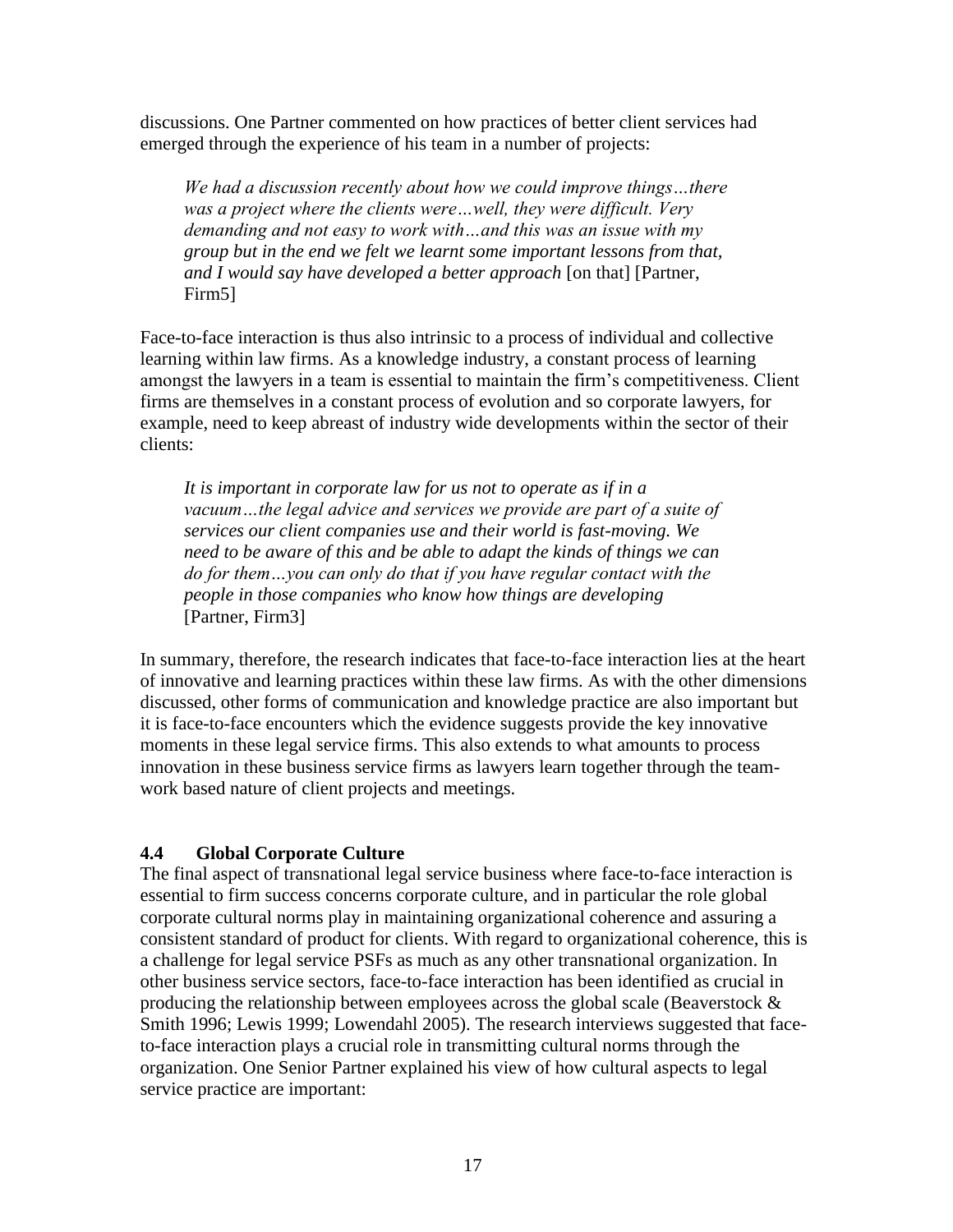*Clearly we expect lawyers in this firm to act in a certain way…a high degree of professionalism. Law requires a high degree of trust…often we are dealing with sensitive and of course confidential issues and it is paramount that clients trust both Partners and their teams. That is true of any law firm of course, but it is true different firms have different cultures around that…we would be much more understated in our approach than an American firm, for example, and this is something new trainees have to learn by experience…you can't teach it to them on a course.* [Senior Partner, Firm3]

This reflects similar findings in other business service sectors (c.f. Jones 2003). Face-toface interaction needs thus to be understood as the key practice that generates and maintains cultural norms and tropes within the transnational firm but in general face-toface interaction is the practice which establishes behavioural norms and transmits commonalities in those forms of behaviour that are hard (or impossible) to express in codified forms of knowledge (handbooks, mission statements etc).

*People learn about the culture of a place by working there…of course we have the presentations and the inductions when they are hired, but you only really get to know if you can fit in when you start working with people, when you're part of a team, when you see how the Partners work" [Associate Lawyer, Firm4]*

Consequently, as for other business service sectors, if a common 'global-scale' corporate culture is to be meaningful, then sufficient face-to-face interaction needs to continue to occur. Given the operational, managerial necessity of face-to-face in legal services, this is fortunately inherent in the nature of transnational legal service work but the attempts by firms to actively facilitate as much face-to-face interaction as possible through training and informal activities provides evidence of their awareness of its importance in terms of corporate cultural coherence:

*Like many companies, we do run away-day courses and other training activities which are out of the office and less formal…there is no substitute for people spending some time outside work in terms of them really getting to know each other…and that is where the working environment is shaped as well I guess…[Director, Human Resources, Firm7]*

Furthermore, in common with sectors such as banking and consultancy, transnational legal service firms actively seek to develop corporate culture through face-to-face interaction in a number of ways. First, at the lower levels in the firm the research found evidence of training strategies for trainees lawyers to meet each other in informal as well as formal workplaces settings.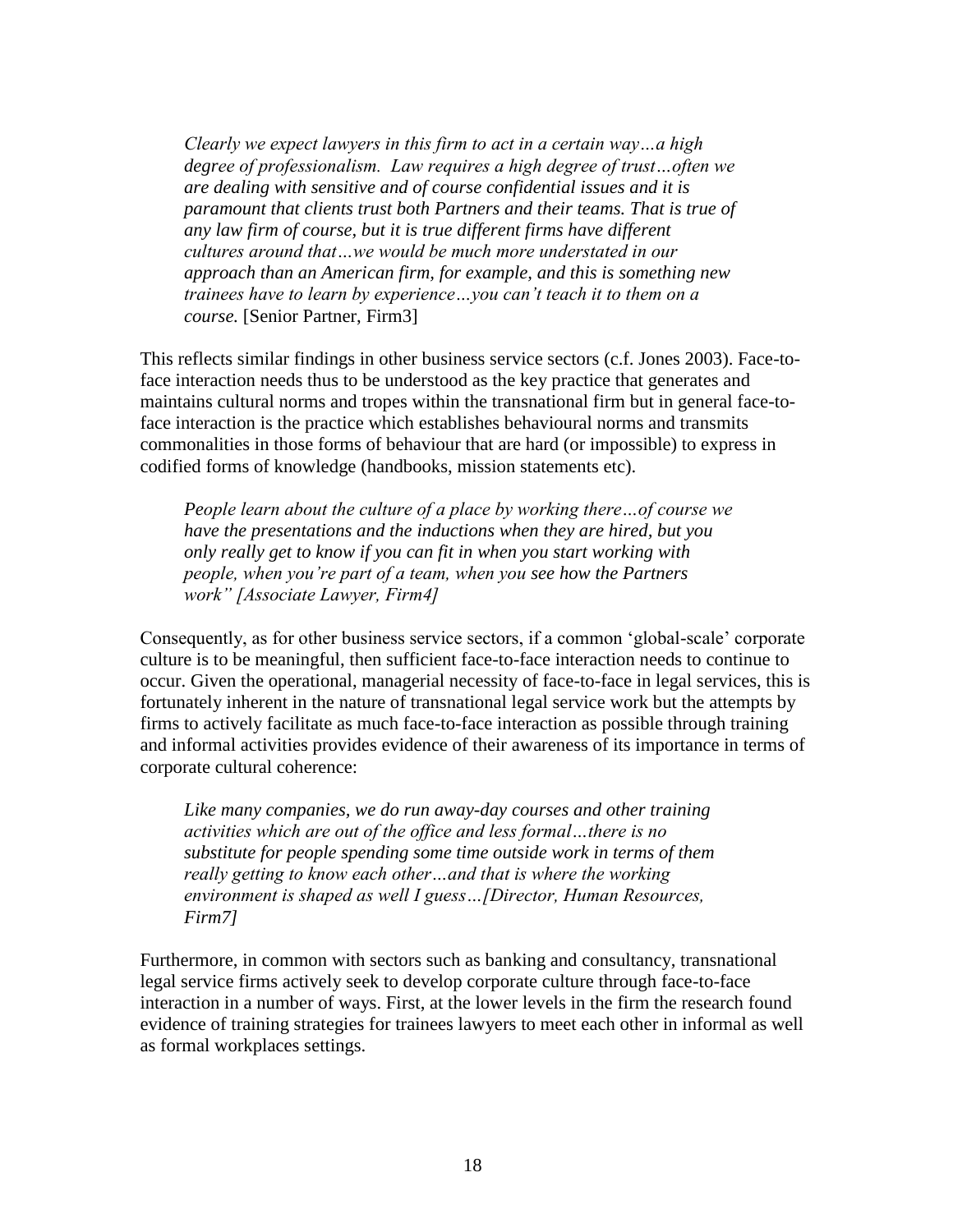*"New trainees spend time together as a group and we encourage them to get to know each other out of the office…there is [also] a fair amount of corporate social life, so to speak…spending time over a meal or in a bar is important for trainees to network with each other…kind of the oil that helps lubricate the smooth running of the business in the background." [Director, Human Resources, Firm1]*

Second, trainee lawyers in many of the larger firms were offered the opportunity of spending on of their training 'seats' in an overseas office. Trainees perceived this as an attractive 'perk' in recruitment terms and several Human Resources interviewees agreed it was 'one way to make the larger firms more attractive for trainees' [Director, Human Resources, Firm7]. However, the overseas training seat programmes are also clearly a deliberate strategy by larger firms to facilitate transnationalisation within the firm. As law firms extend activities overseas, they need more employees at all levels who are willing to travel and / or live overseas for extended periods. A key aspect of training new lawyers from the firms perspective is thus to expose trainees to overseas working environments:

*To be honest, these overseas secondments are really just a taster... it is about trainees learning what it is like to be in an office away from London, and how that works and the difficulties and so on…it is also good for the firm overall to have that through-flow of people who have been elsewhere. If everyone just sat here [in London] then I think there would be real problems in maintaining the sense of those offices being an integral part of the firm* [paraphrased] [Senior Partner, Firm5]

The research also suggested that where firms sought to expand overseas by recruiting lawyers in 'local jurisdictions' such as Eastern Europe, there was also a similar perceived desire for these staff to experience 'the culture of the London office' because this was the major place where '[our] whole atmosphere and culture was perpetuated' [Partner, Firm4]

# **5) CONCLUSIONS – TOWARDS A THEORY OF FACE-TO-FACE INTERACTION**

Within the UK-based legal services sector, it is clear that face-to-face interaction is a crucial form of practice that shapes firm and industry success (or failure). Clearly not all law firms are the same, and the concept of face-to-face interaction covers a diverse range of activities. However, the argument developed here is that there are a series of identifiable functions for and forms of face-to-face interaction that are common across the legal services sector and which if researched provide a basis for better understanding what influences the ability of legal service firm to operate and compete in the global economy. The theoretical framework proposed thus provides a means to conceptualise a variety of functions that face-to-face interaction is fulfilling in these firms. These are not peripheral or marginal activities to firm success, but rather lie at the centre of the ultimate determinants of success or failure.

However, these arguments concerning the role of face-to-face interaction in legal services firms have wider implications. Whilst distinct in some ways, the legal services sector has much in common with the wider producer service industries that are held up as being increasingly important in the global economy. Furthermore, many of the functions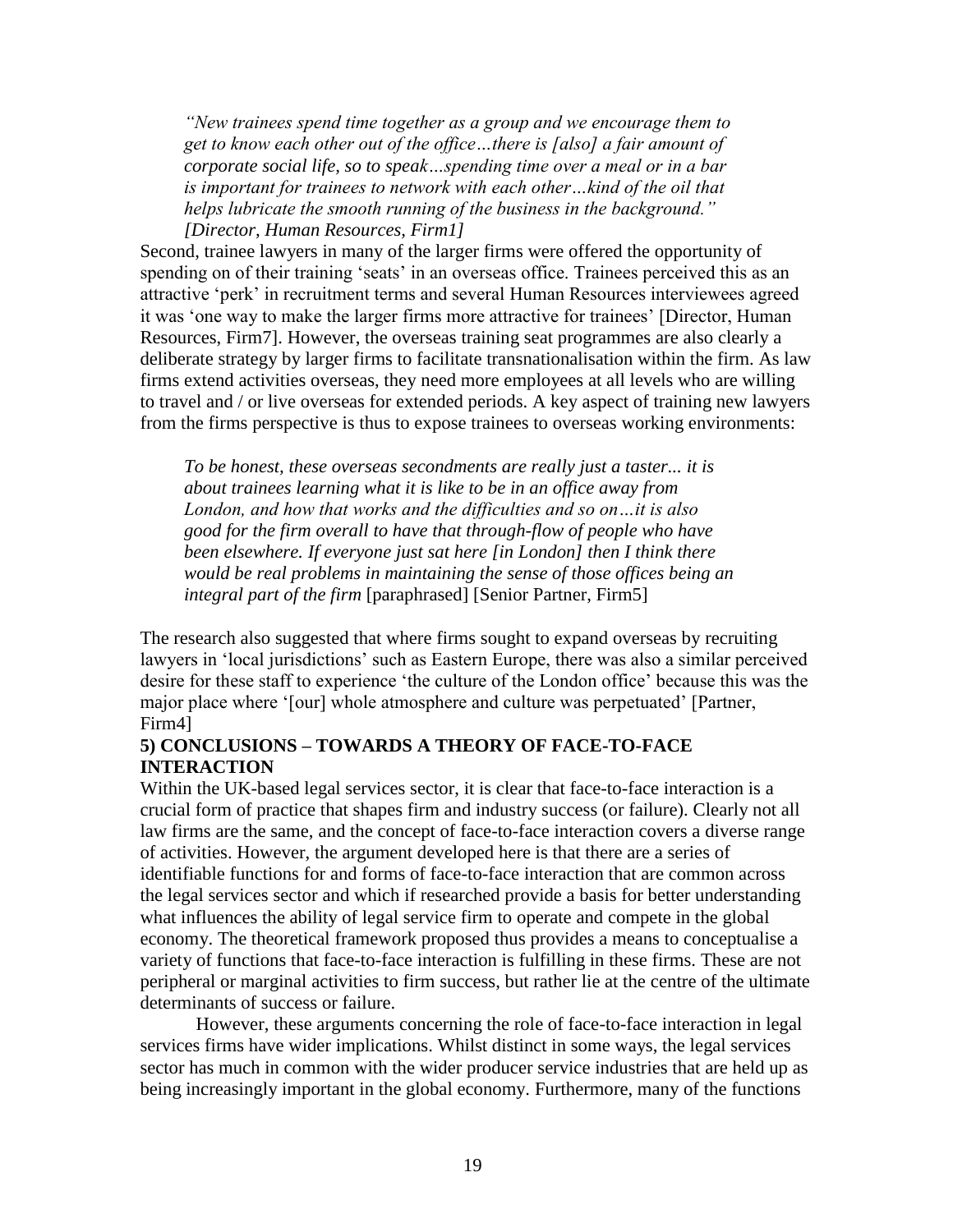of face-to-face interaction outlined in these service firms, are likely to hold considerable relevance across the economy more widely. Whilst manufacturing firms ultimately produce material goods, and retail firms ultimately have physical retail outlets that for the most part sell material goods, much of their business activity is similarly mediated through face-to-face relations. Clearly functions such as corporate power and control or the development of (global) corporate culture are likely to rely on face-to-face interaction in many firms, but as the management literature has begun to establish, knowledge practices that lead to innovation and simply the day-to-day operation of manufacturing production also are at least partially rely on face-to-face encounters between key actors. The fact that this is increasingly occurring in transnational rather than national-based firms in the global space economy only adds a further layer of complexity into the spatiality of face-to-face interactions which take place.

In that sense, the closing argument of this paper is that there is a need for much more empirical and theoretical attention to be paid to the role of face-to-face interaction in the global economy as whole. Yet this is not to argue for some over-determined view of economic activity as primarily driven by 'social' factors. The corollary of this need to better theorise face-to-face interaction is to then also develop more sophisticated understandings of when other forms of interaction (such as ICT) are important, and how 'structural' factors such as institutional, regulatory and financial issues are more significant. Law firms may rely heavily on the social skills of Partners for their success and competitiveness, but their fate is also very much shaped by institutional constraints, local labour markets and finance (c.f. The Economist 1996; Warf 2001; Falconbridge 2006). Likewise face-to-face interaction may be important to key dimensions of the activities of mineral extractive firms, but so too are physical environments, production technologies and global market prices. It is not therefore the intention here to claim a privileged role for face-to-face interactions over all the other aspect to economic activity. In an obvious way, countless face-to-face interactions have always been present in economic activity of any form. Rather, the goal of this paper has been to develop a conceptual framework for thinking about general forms and functions of face-to-face interaction in the context of an increasingly knowledge-driven global economy. This entails shifting conceptions of face-to-face from a 'soft' sociological dimension to economic activity that cannot or need not be theorised, and moving the debate onto theoretical and empirical analysis of exactly how and to what extent face-to-face interaction is important vis-à-vis other factors that influence corporate competitiveness and ultimately firm and industry success or failure. Certainly this involves shifting the current debate away from its narrow focus on clustering and knowledge management towards a broader understanding of relationship between a variety of factors that influence the evolution of firms in the global economy.

[Acknowledgements]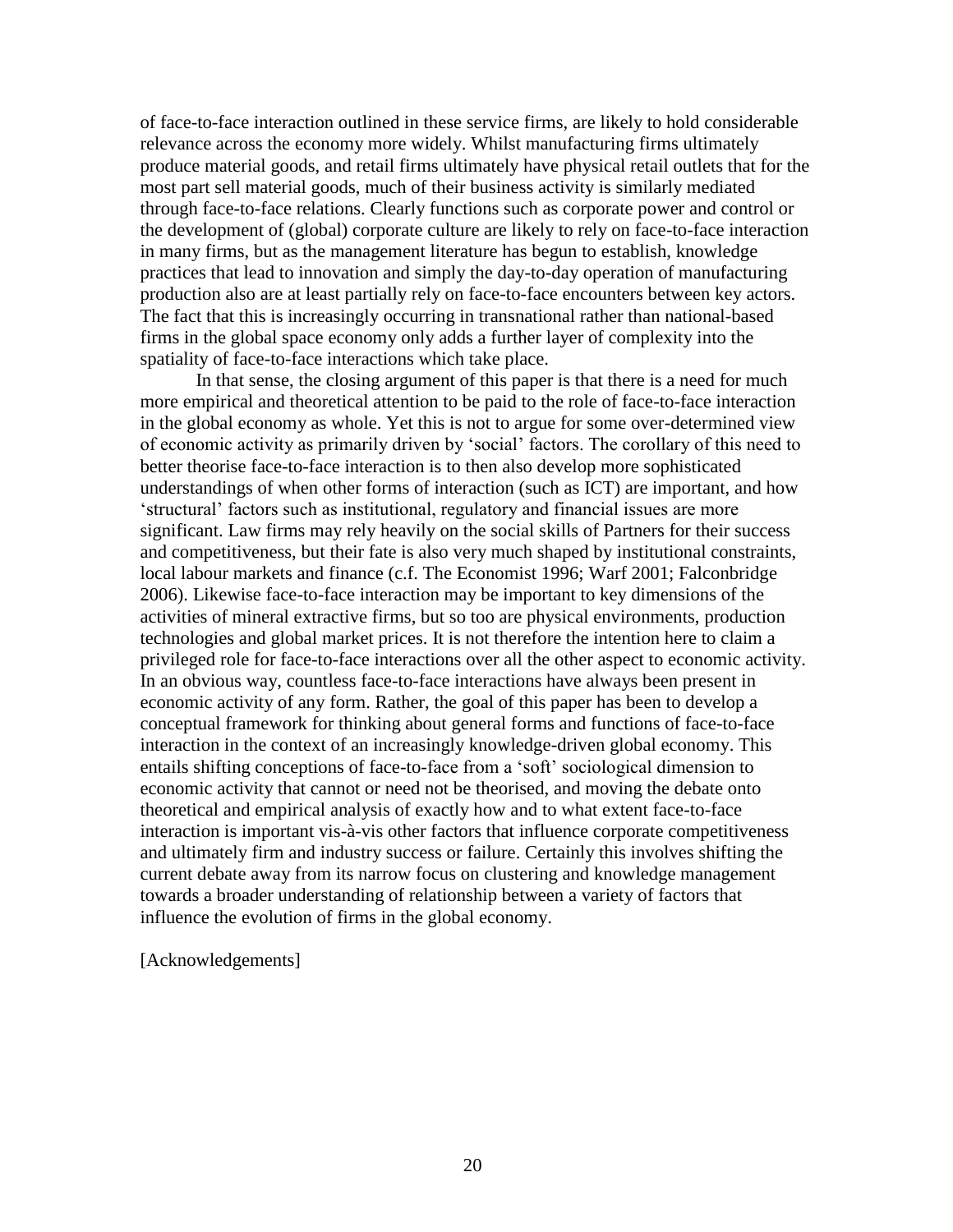| Rank | Firm*                                 |
|------|---------------------------------------|
|      | Eversheds                             |
|      | <b>DLA Piper Rudnick Gray Cary</b>    |
|      | <b>Clifford Chance</b>                |
|      | Allen & Overy                         |
|      | <b>Freshfields Brukchaus Deringer</b> |
|      | Linklaters                            |
|      | <b>Pinsent Masons</b>                 |
|      | <b>Irwin Mitchell</b>                 |
|      | <b>Herbert Smith</b>                  |
|      | Lovells                               |
|      | <b>Beachcroft Wansbroughs</b>         |
|      | <b>Addleshaw Goodard</b>              |
|      | Slaughter & May                       |
|      | <b>CMS Cameron McKenna</b>            |
|      | <b>Norton Rose</b>                    |
|      | Shoosmiths                            |
|      | Wragge & Co                           |
|      | Hammonds                              |
|      | <b>Denton Wilde Sapte</b>             |
|      | Ashurst                               |
|      |                                       |

# **Figure 1 Top Twenty UK Law Firms (ranked by fee earning, 2006)**

**\* bold** denotes a firm with respondents in the study

(Source: Legal500.com database )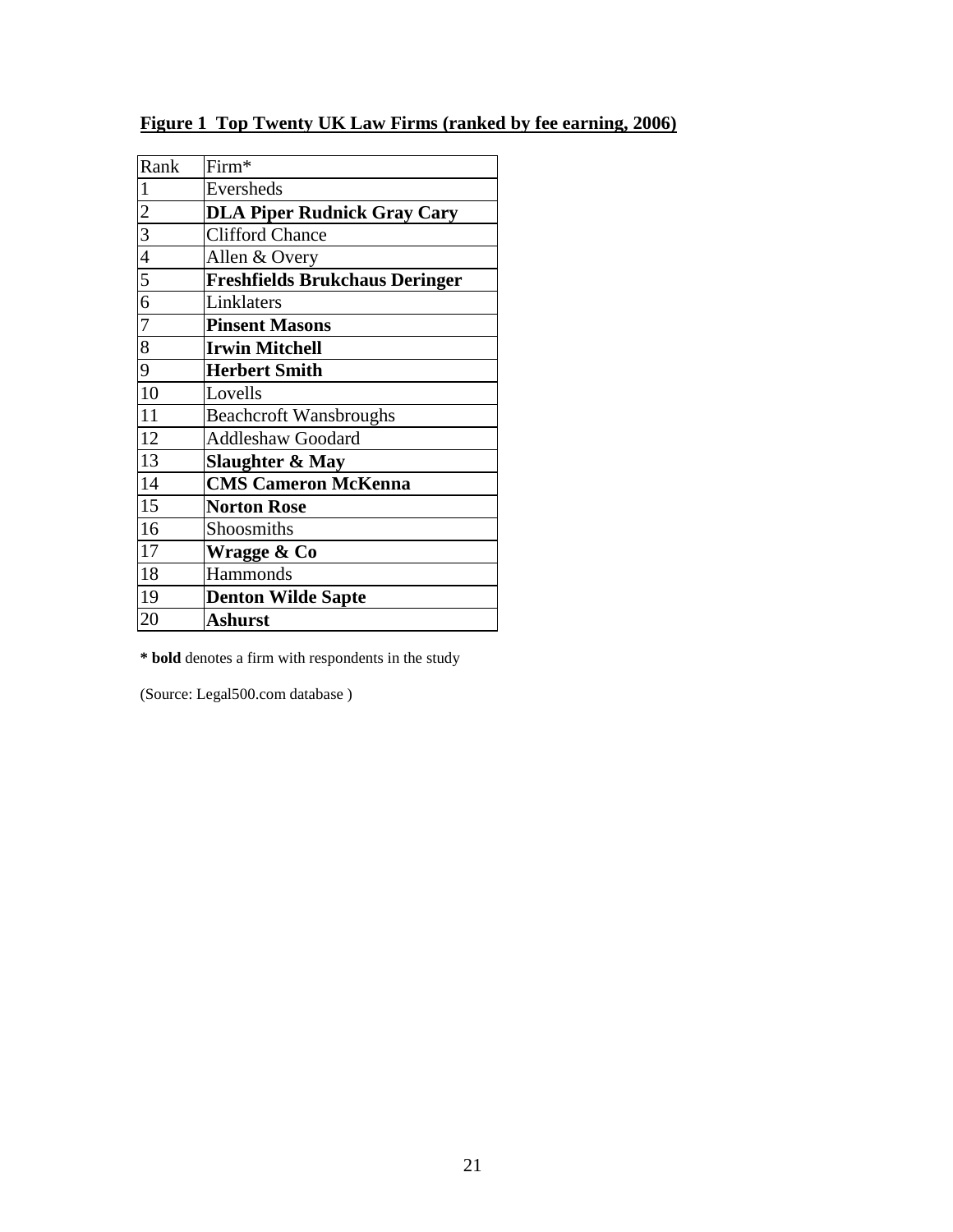### **References**

**Allen, J. (2003)** Lost Geographies of Power. (Oxford: Blackwell)

**Alvesson, M. (2002)** Understanding Organizational Culture (London: Sage)

**Amin, A. & Cohendet, P. (2004)** Architectures of Knowledge: firms, capabilities, and communities. (Oxford: OUP)

**Amin, A. & Thrift, N. (1992)** Neo-Marshallian modes in global networks *International Journal of Urban and Regional Research 23: 265-278*

**Bathelt, H., Malmberg, A., & Maskell, P (2004)** Clusters and local knowledge: local buzz, global pipelines and the process of knowledge creation. *Progress in Human Geography 28: 31-56*

**Bartlett, C & Ghoshal, S. (2000)** Transnational Management (New York: McGraw Hill)

**Beaverstock, J. & Smith, J. (1996)** Lending Jobs to Global Cities: Skilled International Labour Migration, Investment Banking and the City of London. *Urban Studies 33, 8: 1377-1394*

**Beaverstock, J. (2002)** Transnational elites in global cities: British expatriates in Singapore's financial district. *Geoforum, 33, 4: 525-538*

**Beaverstock, J., Smith, R., & Taylor, P. (1999)** The long arm of the law: London's law firms in a globalising world economy. *Environment and Planning A, 13: 1857-1876* **Beaverstock, J. (2004)** 'Managing across borders': knowledge management and

expatriation in professional legal service firms. *Journal of Economic Geography 4: 1-25*

**Beaverstock, J. and Boardwell, J. (2000)** Negotiating Globalization, Transnational Corporations and Global City Financial Centres in Transient Migration Studies. *Applied Geography 20*

**Blackler, F. (2002)** Knowledge, Knowledge work and Organizations' pp47-62 in *Choo, C. & Bontis, N. [eds] The Strategic Management of Intellectual Capital and Organizational Knowledge.* (New York: OUP)

**Brenner, N. (2005)** The Global Cities Reader. (London: Routledge)

**Brown, J. & Duguid, P. (1991)** Organizational Learning and Communities of Practice: Towards a Unified View of Working, Learning and Innovation' *Organization Science 2, 1: 40-57*

**Brown, J. & Duguid, P. (2000)** The Social Life of Information. (Boston: Harvard Business School Press)

**Brown, J. & Duguid, P. (2001)** Knowledge and Organization: A Social-Practice Perspective *Organization Science 12, 2: 198-213*

**Bruni, A., Gherardi, S., & Poggio, B. (2004)** Doing Gender, Doing Entrepreneurship: An ethnographic account of entwined practices. *Gender, Work and Organization 11, 4: 406-429*

**Butler, J. (1990)** Gender Trouble (London: Routledge)

**Butler, J. (2004)** Undoing Gender (London: Routledge)

**Castells, M. (2001)** The Rise of the Network Society. [2<sup>nd</sup> Edn] (Oxford: Blackwell) **Coe, N. (2004)** The internationalisation / globalisation of retailing: towards an

economic-geographical research agenda. *Environment & Planning A 36, 9: 1571-94*

**Cook, S. & Brown, J. (1999)** Bridging Epistemologies: The Generative Dance between Organizational Knowledge and Organizational Knowing. *Organization Science 10, 4: 381-400*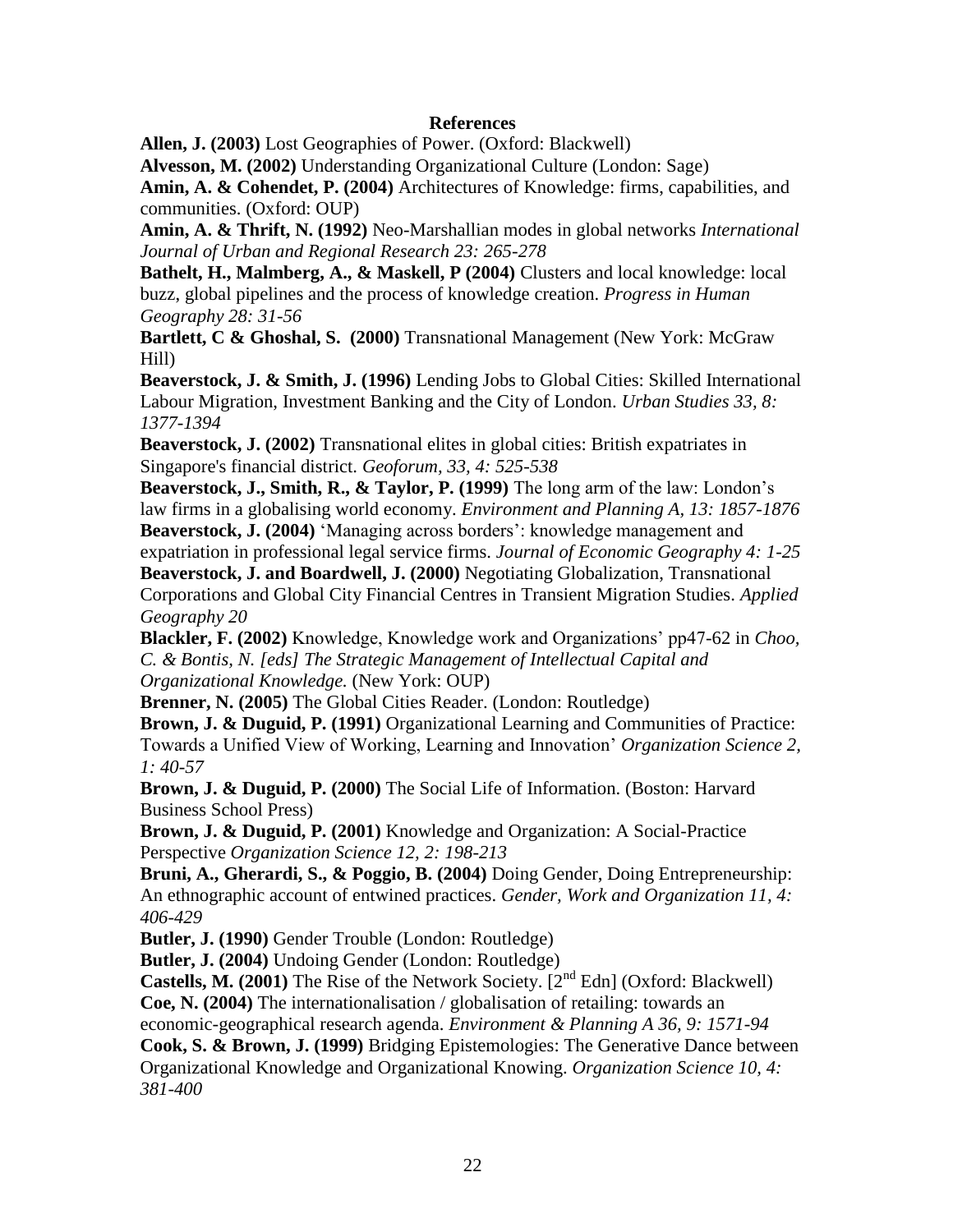**Den Hertog (2000)** Knowledge intensive business services as co-producers of innovation *International Journal of Innovation Management 4: 491-528*

**Dicken, P. (2003)** 'Placing' firms: grounding the debate on the 'global' corporation. pp27-44 in *Peck, J. & Wai-cheung Yeung [eds] Remaking the Global Economy.*  (London: Sage)

**Dicken, P. (2004)** Global Shift.  $[4^{\text{th}}$  Edn] (London: Sage)

**Economist, The (1996)** The Globalization of Corporate Law. *The Economist, November, 109-112*

**Empson, L. (2002)** Introduction: Knowledge Management in Professional Service Firms. *Human Relations 54, 7: 811-817*

**Eppler, M. (2006)** Managing Information Quality: Increasing the Value of Information in Knowledge-intensive Products and Processes. (Berlin: Springer-Verlag)

**Ettlinger, N. (2003)** Cultural economic geography and a relational microspace approach to trust, rationalities, networks and change in collaborative workplaces. *Journal of Economic Geography 3, 145-171*

**Falconbridge, J. (2005)** Producing global knowing: practices enabling learning in global professional service firms *Paper presented at the Association of American Geographers Annual Meeting, Denver, March*. Available from the author.

**Falconbridge, J. (2006)** Relational networks of knowledge production in global law firms. Available from the author at<http://geography.lancs.ac.uk/>

**Feldman, M. (2000)** Location and innovation: the new economic geography of innovation, spillovers and agglomeration. pp 373-394 *in Clark, G., Feldman, M., & Gertler, M. [eds] The Oxford Handbook of Economic Geography.* (Oxford: OUP) **Florida, R. (2004)** Cities and the Creative Class. (London: Routledge)

**Gasper, J. & Glaeser, E. (1998)** Information Technology and the Future of Cities *Journal of Urban Economics 43, 1: 136-156*

**Gertler, M. (2003)** Tacit Knowledge and the economic geography of context, or the undefineable tacitness of being (there) *Journal of Economic Geography 3: 75-99* **Goffman, E. (1967) [2005]** Interaction Ritual: Essays in Face-to-face behaviour. (New York: Aldine)

**Gluckler, J. & Armbruster, T. (2003)** Bridging uncertainty in management consulting: the mechanisms of trust and networked reputation. *Organization Studies 24: 269-297*

**Grabher, G. (1993)** Rediscovering the social in the economics of interaction. *In Grabher, G. [ed] The Embedded Firm 1-31* (London: Routledge)

**Grabher, G. (2002a)** Cool projects, boring institutions: temporary collaborations in social context. *Regional Studies 36: 205-214*

**Grabher, G. (2002b)** The project ecology of advertising: tasks, talents and teams. *Regional Studies 36, 3: 245-263*

**Grabher, G. (2004)** Learning in projects, remembering in networks? Communality, sociality and connectivity in project ecologies. *European urban and regional studies 11: 103-123*

**Grabher, G. & Ibert, O. (2006)** Bad Company? The ambiguity of personal knowledge networks. *Journal of Economic Goegraphy 6: 251-271*

**Hall, S (2006)** What Counts? Exploring the Production of Quantitative Financial Narratives in London's Corporate Finance Industry. *Journal of Economic Geography*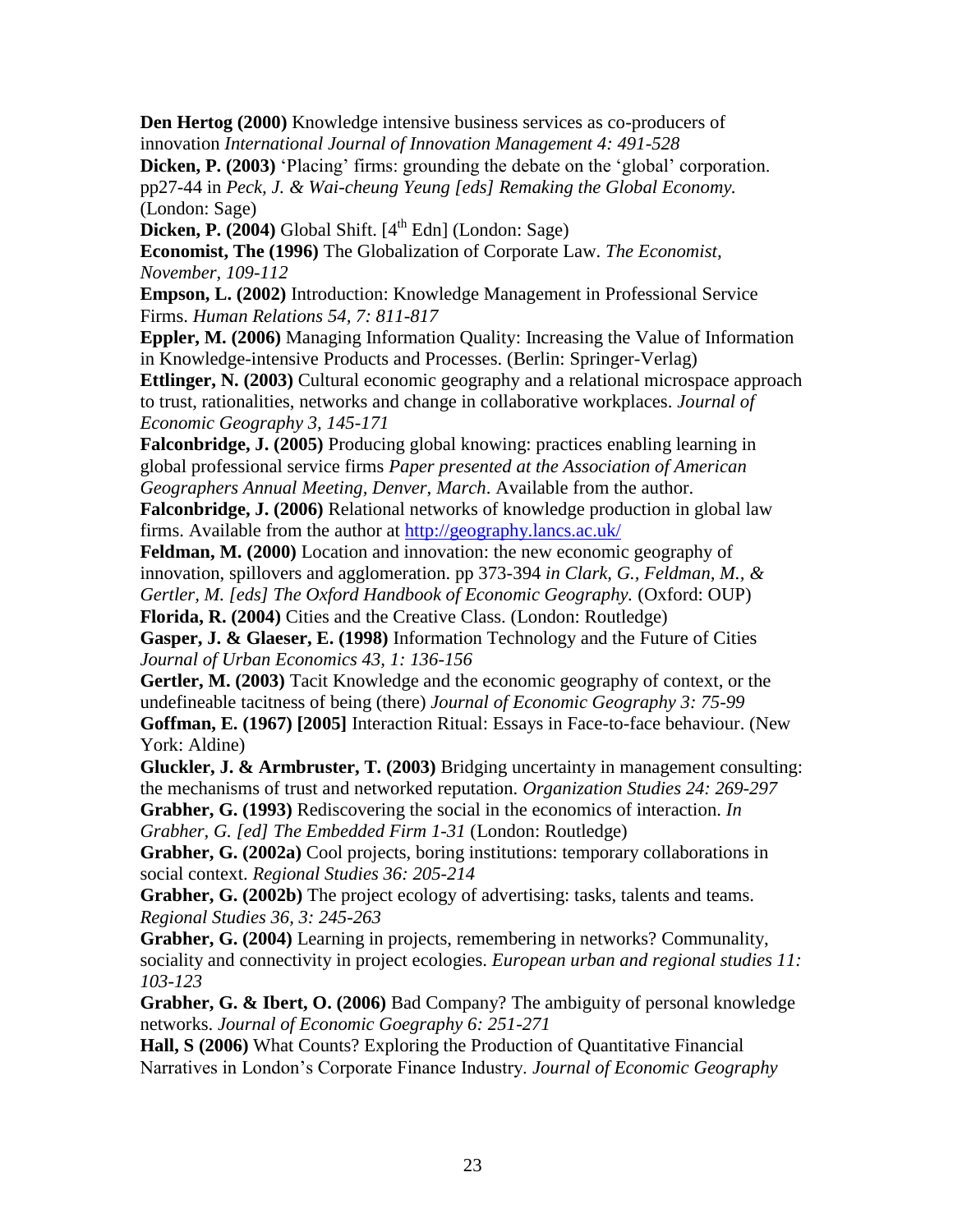**Howells, J. (2002)** Mind the Gap: Information and Communication Technologies, Knowledge Activities and Innovation in the Pharmaceutical Industry. *Technology Analysis and Strategic Management 14, 3: 355-370*

**Ibert, O. (2004)** Projects and firms as discordant complements: organisational learning within the Munich software ecology. *Research Policy 33: 1529-1546*

**Jones, A. (2002)** The Global City Misconceived: the myth of 'global management' in transnational service firms *Geoforum* 33: 335-350

**Jones, A. (2003)** Management Consultancy and Banking in an Era of Globalization. (Basingstoke: Palgrave Macmillan)

**Jones, A (2005)** Truly Global Corporations? Theorizing 'organizational globalization' in advanced business services *Journal of Economic Geography 5, 2: 177-200*

**Kilduff, M & Tsai, W. (2003)** Social networks and organizations. (London: Sage) **Latham, A. (2002)** Retheorizing the scale of globalization: topologies, actor-networks and cosmopolitanism. Pp 115-144 in *Herod, A. & Wright, M. [eds] Geographies of Power, placing scale.* (Oxford: Blackwell)

**Latour, B. (2006)** Reassembling the Social. (Oxford: OUP)

**Leidner, R. (1993)** Fast Food, Fast Talk: Service Work and the Routinization of Everyday Life. (Los Angeles: University of California Press)

**Lewis, M. [ed] (1999)** The globalization of financial services. (Cheltenham: Edward Elgar)

**Lin, B & Chen, C. (2006)** Fostering product innovation in industry networks: the mediating role of knowledge integration. *International Journal of Human Resource Management 17, 1: 155-173*

**Lowendahl, B. (2005)** Strategic Management in Professional Service Firms. (Copenhagan: Copenhagan Business School Press)

**Mackinnon, D., Cumbers, A., & Chapman, K. (2002)** Learning, innovation and regional development: a critical appraisal of recent debates. *Progress in Human Geography 26: 293-311*

**Malmberg, A. (2003)** Beyond the cluster – local milieus and global connections pp 145- 159 in *Peck, J. & Yeung, H. [eds] Remaking the Global Economy.* (London: Sage) **McDowell, L. (1997)** Capital Culture: Gender at Work in the City of London. (Oxford: Blackwell)

**Morgan, G. (2001)** The Multinational Firm: Organizing Across Institutional and National Divides pp1-26 in *Morgan, G., Kristensen, P., & Whitley, R. [eds] The Multinational Firm.* (Oxford: OUP)

**Morgan, G., Kristensen, P., & Whitley, R. (2001)** [eds] The Multinational Firm. (Oxford: OUP)

**Morris, T., & Epsom, L. (1998)** Organization and expertise: an exploration of knowledge bases and the management of accounting and consulting firms. *Accounting, Organizations and Society 23: 609-624*

**Murdoch, J. (1998)** The spaces of actor-network theory. *Geoforum 29, 357-74* **Murphy, J. (2003)** Social space and industrial development in East Africa: deconstructing the logics on industry networks in Mwanza, Tanzania *Journal of Economic Geography 3: 173-198*